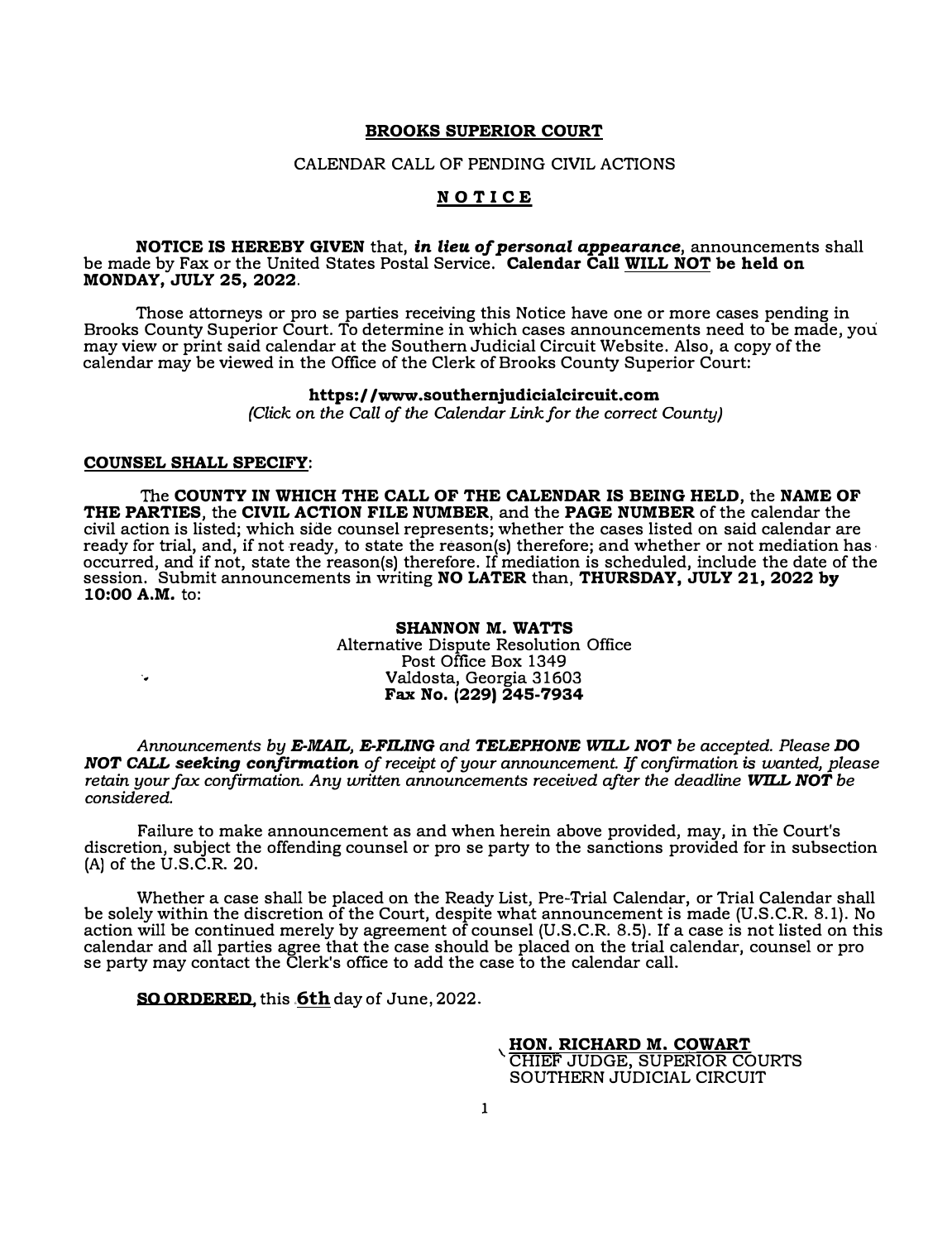|     | <b>Case Number</b>                                                | <b>Style of Case</b>                                                                                                                                                                                                                                                                                                                    | July 25, 2022 - 09:30AM |
|-----|-------------------------------------------------------------------|-----------------------------------------------------------------------------------------------------------------------------------------------------------------------------------------------------------------------------------------------------------------------------------------------------------------------------------------|-------------------------|
| 1.) | 17CV00104<br>Plaintiff:<br>Attorney:                              | <b>TODD HUEWITT VS KERRY PATRICK ETAL</b><br>Filing: 03/27/2017 Cause: TIRE DISLODGED<br><b>TODD HUEWITT</b><br>Defendant: KERRY PATRICK<br><b>KATONGA L WRIGHT, for Plaintiff</b><br>J HOLDER SMITH, for Defendant PATRICK, KERRY<br>, for Defendant                                                                                   |                         |
| 2.) | 17CV00135<br>Filing: 05/02/2017 Cause:<br>Plaintiff:<br>Attorney: | BRANCH BANKING AND TRUST COMPANY VS WILLIAM L HANSON AN LINDA L HANSON<br><b>BRANCH BANKING AND TRUST COMPANY</b><br>Defendant: WILLIAM L HANSON<br><b>LINDA L HANSON</b><br>RACHEL E REED, for Plaintiff                                                                                                                               |                         |
|     |                                                                   | <b>PATRICK J GEHEREN, for Plaintiff</b><br>DANIEL P. MOORE, for Plaintiff BRANCH BANKING AND TRUST COMPANY<br>ERIC J WEISS, for Plaintiff                                                                                                                                                                                               |                         |
| 3.) | 17CV00137<br>Filing: 05/02/2017 Cause:<br>Plaintiff:<br>Attorney: | TEMIRIA THOMAS VS CURTIS HEAD, JR<br><b>TEMIRIA THOMAS</b><br>Defendant: CURTIS HEAD JR<br>C GERALD SPENCER, for Plaintiff                                                                                                                                                                                                              |                         |
| 4.) | 18CV00128<br>Filing: 05/16/2018 Cause:<br>Plaintiff:<br>Attorney: | <b>MA GUADALUPE MARTINEZ SOLORIO VS FERNANDO PENA</b><br><b>MA GUADALUPE MARTINEZ SOLORIO</b><br>Defendant: FERNANDO PENA<br>NANCY ANDERSON, for Plaintiff<br>Brooks County, for Plaintiff MA GUADALUPE MARTINEZ SOLORIO,<br>KATHERINE A GONOS, for Defendant PENA, FERNANDO,<br>BRADLEY MILES HANNAN, for Defendant<br>, for Defendant |                         |
| 5.) | 18CV00133<br>Filing: 05/25/2018<br>Plaintiff:<br>Attorney:        | KAYLA LYNN MILEY VS STEPHEN BRIAN MCCRANIE, JR<br>Cause:<br>KAYLA LYNN SPRAGUE MILEY<br>Defendant: STEPHEN BRIAN MCCRANIE JR<br>JAMES F COUNCIL JR, for Plaintiff<br>Brooks County, for Plaintiff MILEY, KAYLA LYNN SPRAGUE<br>JOHN HOLT, for Defendant MCCRANIE, STEPHEN BRIAN                                                         |                         |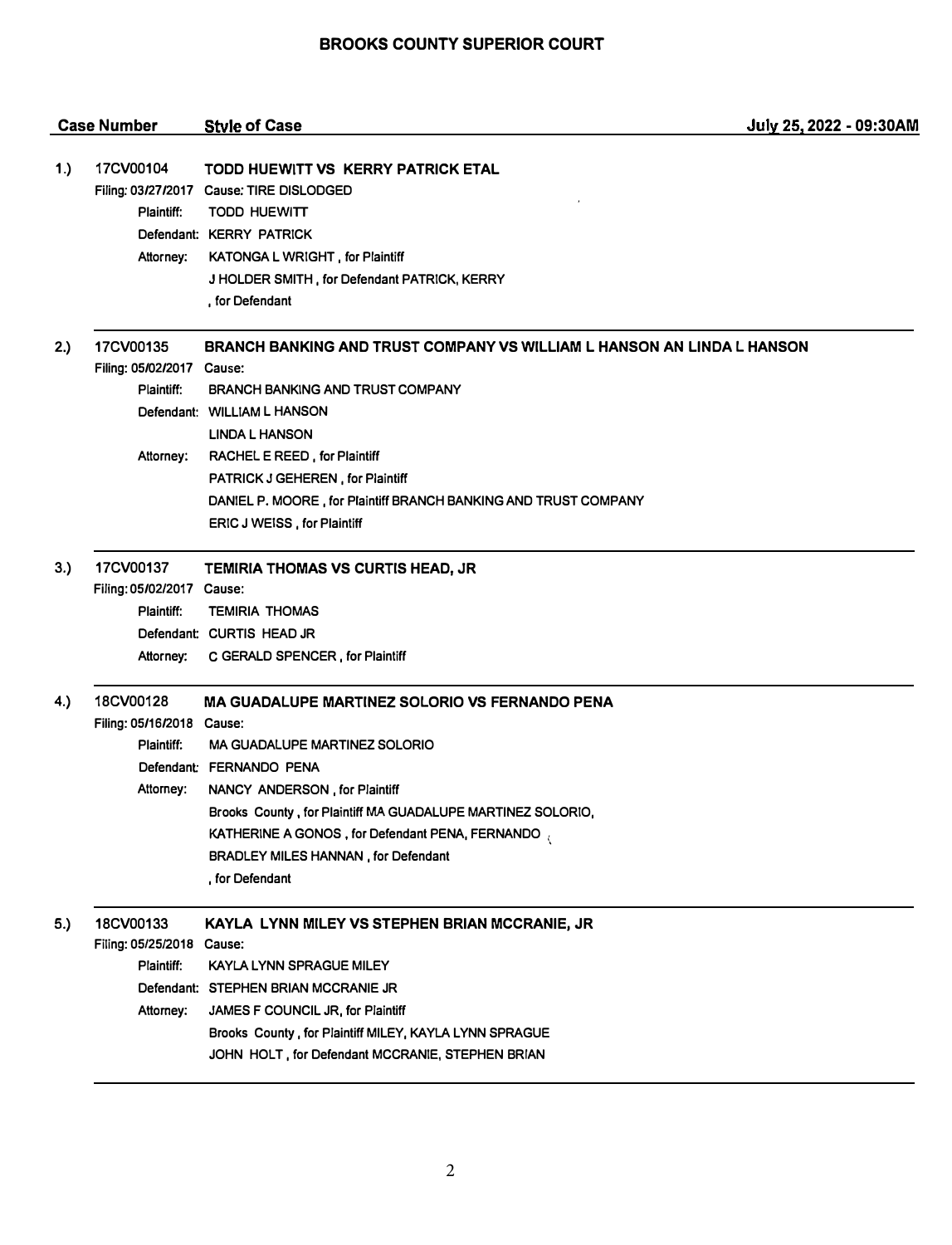$\frac{1}{4}$ 

|     | <b>Case Number</b>                                                | <b>Style of Case</b>                                                                                                                                                                                                                                                                                                                               | July 25, 2022 - 09:30AM |
|-----|-------------------------------------------------------------------|----------------------------------------------------------------------------------------------------------------------------------------------------------------------------------------------------------------------------------------------------------------------------------------------------------------------------------------------------|-------------------------|
| 6.) | 18CV00135<br>Filing: 05/30/2018 Cause:<br>Plaintiff:<br>Attorney: | MICHAEL E YORK VS DANA G YORK<br><b>MICHAEL E YORK</b><br>Defendant: DANA G YORK<br>Wilburn Burnham II, for Plaintiff YORK, MICHAEL E<br>William Blackburn, for Defendant YORK, DANA G<br>, for Defendant                                                                                                                                          |                         |
| 7.) | 18CV00150<br>Plaintiff:<br>Attorney:                              | <b>JAMIE GODWIN VS ASHLEY BOYD</b><br>Filing: 06/12/2018 Cause: LEGITIMATION AND CUSTODY<br><b>JAMIE GODWIN</b><br>Defendant: ASHLEY BOYD<br>Brooks County, for Plaintiff GODWIN, JAMIE<br>MICHAEL SHEPPARD BENNETT JR., for Defendant                                                                                                             |                         |
| 8.) | 18CV00279<br>Plaintiff:<br>Attorney:                              | <b>JAMES GRANT VIAR VS CRYSTAL A WALKER</b><br>Filing: 10/23/2018 Cause: CUSTODY, VISITATION<br><b>JAMES GRANT VIAR</b><br>Defendant: CRYSTAL A WALKER VIAR<br><b>MEGAN LANE, for Plaintiff</b><br>William Blackburn, for Plaintiff VIAR, JAMES GRANT<br>KARLA LENEE WALKER, for Defendant VIAR, CRYSTAL A. WALKER<br>BREE SULLIVAN, for Defendant |                         |
| 9.) | 18CV00329<br>Filing: 12/07/2018 Cause:<br>Plaintiff:<br>Attorney: | TAMMY L HARDESTY AND CHARLES HARDESTY VS AMELLIA DANIELLE GLASSBURN<br><b>TAMMY L HARDESTY</b><br><b>CHARLES HARDESTY</b><br>Defendant: AMELLIA DANIELLE GLASSBURN<br>- Pro Se Filing<br>C GERALD SPENCER, for Plaintiff<br>Jennifer Williams, for Defendant GLASSBURN, AMELLIA DANIELLE<br>. for Defendant                                        |                         |
| 10. | 19CV00029<br>Plaintiff:<br>Attorney:                              | SWIFT TRANSPORTATION OF ARIZONA, LLC V VINCENZO MUSCARELLA<br>Filing: 01/29/2019 Cause: CONTRACT<br>SWIFT TRANSPORTATION OF ARIZONA, LLC<br>Defendant: VINCENZO G MUSCARELLA<br>SARA ROBIN, for Plaintiff SWIFT TRANSPORTATION OF ARIZONA, LLC<br>C. Gerald Spencer, for Defendant MUSCARELLA, VINCENZO G<br>, for Defendant                       |                         |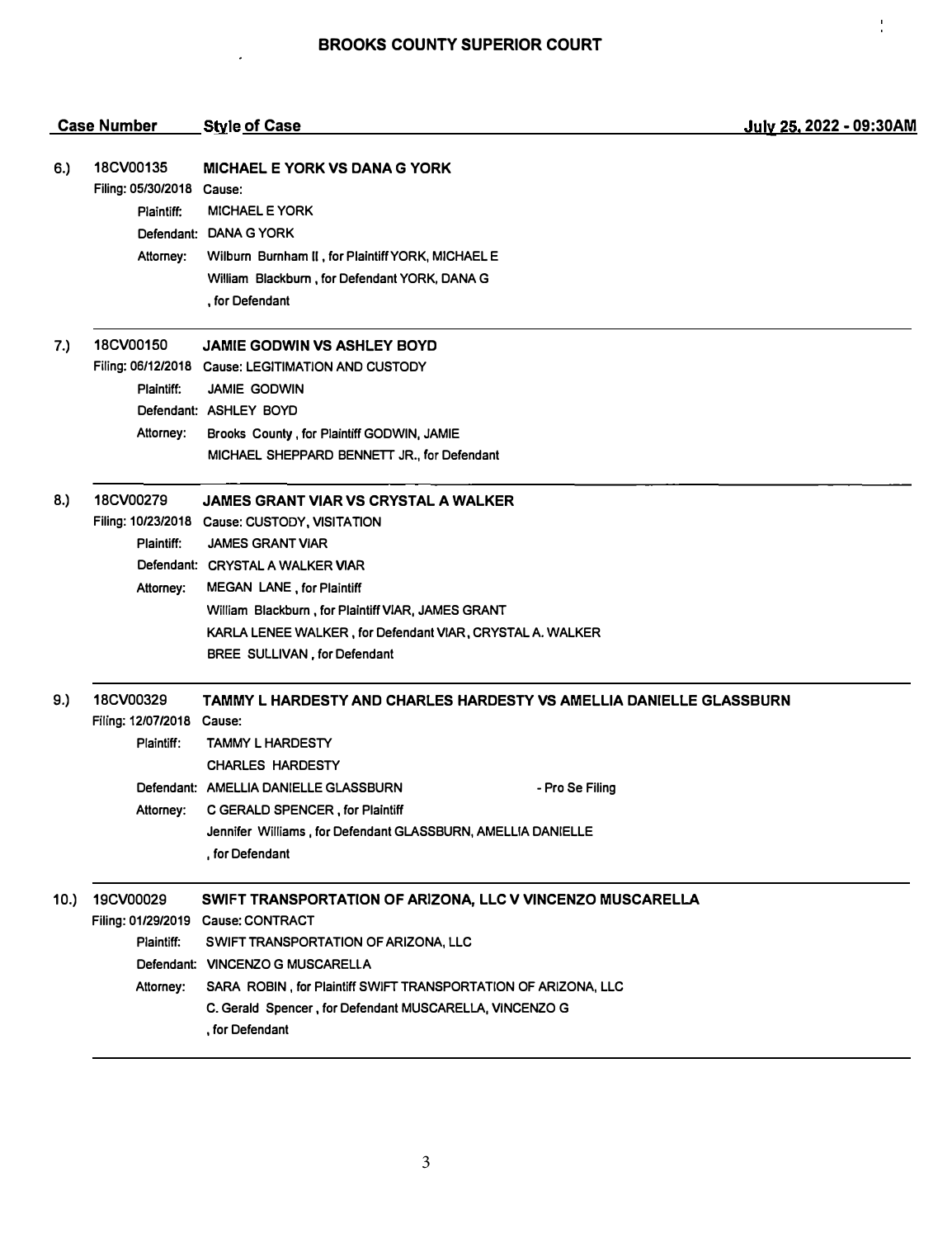|       | <b>Case Number</b>                                                | <b>Style of Case</b>                                                                                                                                                                                                                                                                                                                                                               | July 25, 2022 - 09:30AM |
|-------|-------------------------------------------------------------------|------------------------------------------------------------------------------------------------------------------------------------------------------------------------------------------------------------------------------------------------------------------------------------------------------------------------------------------------------------------------------------|-------------------------|
| 11.)  | 19CV00253<br>Plaintiff:<br>Attorney:                              | CORY L. BRIDWELL VS BRANDY E. BRIDWELL<br>Filing: 09/09/2019 Cause: MODICATION CUSTODY AND VISITATION<br>CORY L. BRIDWELL<br>Defendant: BRANDY E. BRIDWELL<br>DOROTHY MCCRANIE, for Plaintiff BRIDWELL, CORY L.<br>BROOKS COUNTY, for Plaintiff BRIDWELL, CORY L.<br>BENJAMIN WRIGHT, for Defendant BRIDWELL, BRANDY E.<br>, for Defendant                                         |                         |
| 12.)  | 19CV00263<br>Filing: 09/20/2019 Cause:<br>Plaintiff:<br>Attorney: | JERI VINSON PRUETTE VS JIMMY VINSON<br><b>JERI VINSON PRUETTE</b><br>Defendant: JIMMY VINSON<br>C. GERALD SPENCER, for Plaintiff PRUETTE, JERI VINSON<br>Brendan Mullen, for Defendant VINSON, JIMMY<br>RICHARD A WILKES, for Defendant                                                                                                                                            |                         |
| 13.)  | 19CV00290<br>Filing: 10/08/2019 Cause:<br>Plaintiff:<br>Attorney: | <b>HARRY GENE MAINE VS SHERIE O MAINE</b><br>Harry Gene Maine<br>Defendant: Sherie O. Maine<br>J. Sherwood, for Plaintiff Maine, Hany Gene<br>C. GERALD SPENCER, for Defendant MAINE, SHERIE O.<br>, for Defendant                                                                                                                                                                 |                         |
| (14.) | 19CV00306<br>Plaintiff:<br>Attorney:                              | KENNETH WAYNE MCINTYRE VS HAKEEM RASHAD BROWN<br>Filing: 10/28/2019 Cause: AUTOMOBILE TORT<br>Kenneth Wayne Mcintyre<br>Defendant: Hakeem Rashane Brown<br>Joseph Mitchell, for Plaintiff Mcintyre, Kenneth Wayne<br>WILLIAM PURVIS, for Defendant BROWN, HAKEEM RASHANE<br>LESLIE KENNERLY, for Defendant<br>Byron Watson, for Defendant Brown, Hakeem Rashane<br>, for Defendant |                         |
| 15.)  | 19CV00308<br>Plaintiff:<br>Attorney:                              | <b>GEORGE T.BILES VS MEGAN M. MURPHY</b><br>Filing: 10/31/2019 Cause: CONTEMPT<br><b>GEORGE T. BILES</b><br>Defendant: MEGAN M. MURPHY<br>JENNIFER WILLIAMS, for Plaintiff BILES, GEORGE T.<br>JOHN HOLT, for Defendant MURPHY, MEGAN M.                                                                                                                                           |                         |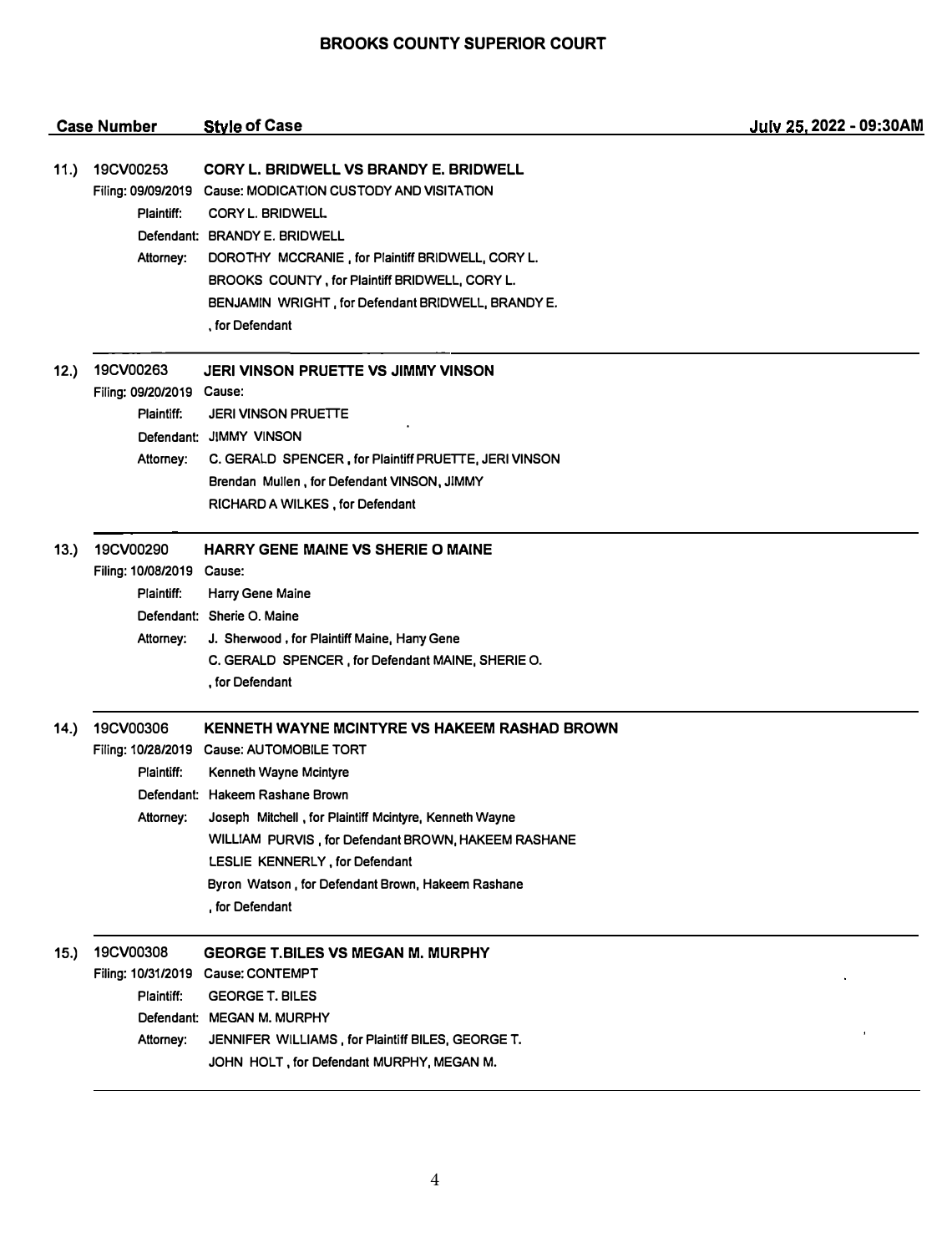|      | <b>Case Number</b>                   | <b>Style of Case</b>                                                                                                                                                                                                                                                                                                                                 | July 25, 2022 - 09:30AM |
|------|--------------------------------------|------------------------------------------------------------------------------------------------------------------------------------------------------------------------------------------------------------------------------------------------------------------------------------------------------------------------------------------------------|-------------------------|
| 16.) | 19CV00329<br>Plaintiff:<br>Attorney: | JOHN DEERE CONSTRUCTION & FORESTRY COMPANY VS WILLIAM DAVID GRIFFIN, SR.<br>Filing: 11/25/2019 Cause: CONTRACT<br>JOHN DEERE CONSTRUCTION & FORESTRY COMPANY<br>Defendant: WILLIAM DAVID GRIFFIN SR<br>B. Potter, for Plaintiff JOHN DEERE CONSTRUCTION & FORESTRY COMPANY<br>C. GERALD SPENCER, for Defendant GRIFFIN, WILLIAM D<br>, for Defendant |                         |
| 17.  | 19CV00353<br>Plaintiff:<br>Attorney: | JOHN DEERE FINANCIAL, F.S.B. VS WILLIAM DAVID GRIFFIN, SR<br>Filing: 12/19/2019 Cause: CONTRACT<br>JOHN DEERE FINANCIAL, F.S.B.<br>Defendant: WILLIAM DAVID GRIFFIN SR<br>B. POTTER, for Plaintiff JOHN DEERE FINANCIAL, F.S.B.<br>C. Gerald Spencer, for Defendant Griffin, William D<br>, for Defendant                                            |                         |
| 18.  | 20CV00030<br>Plaintiff:<br>Attorney: | BETTY OCHOA VS TYLER NICHOLS<br>Filing: 02/10/2020 Cause: MODIFICATION & CONTEMPT<br><b>BETTY NICHOLS</b><br>Defendant: TYLER NICHOLS<br>JIM T BENNETT, for Plaintiff<br>MIKE BENNETT, for Plaintiff OCHOA, BETTY<br>, for Defendant                                                                                                                 |                         |
| 19.) | 20CV00035<br>Plaintiff:<br>Attorney: | MARY WYNN, NEXT FRIEND VS MARY GIDDENS, ET AL<br>Filing: 02/14/2020 Cause: REMOVE ALLEDGE TRUSTEE AND SET ASIDE LIFE ESTATE<br>Mary Wynn, Next Friend<br>Defendant: Mary Giddens<br><b>Cariton P Giddens</b><br>C. Gerald Spencer, for Plaintiff Mary Wynn, Next Friend<br>, for Defendant                                                           |                         |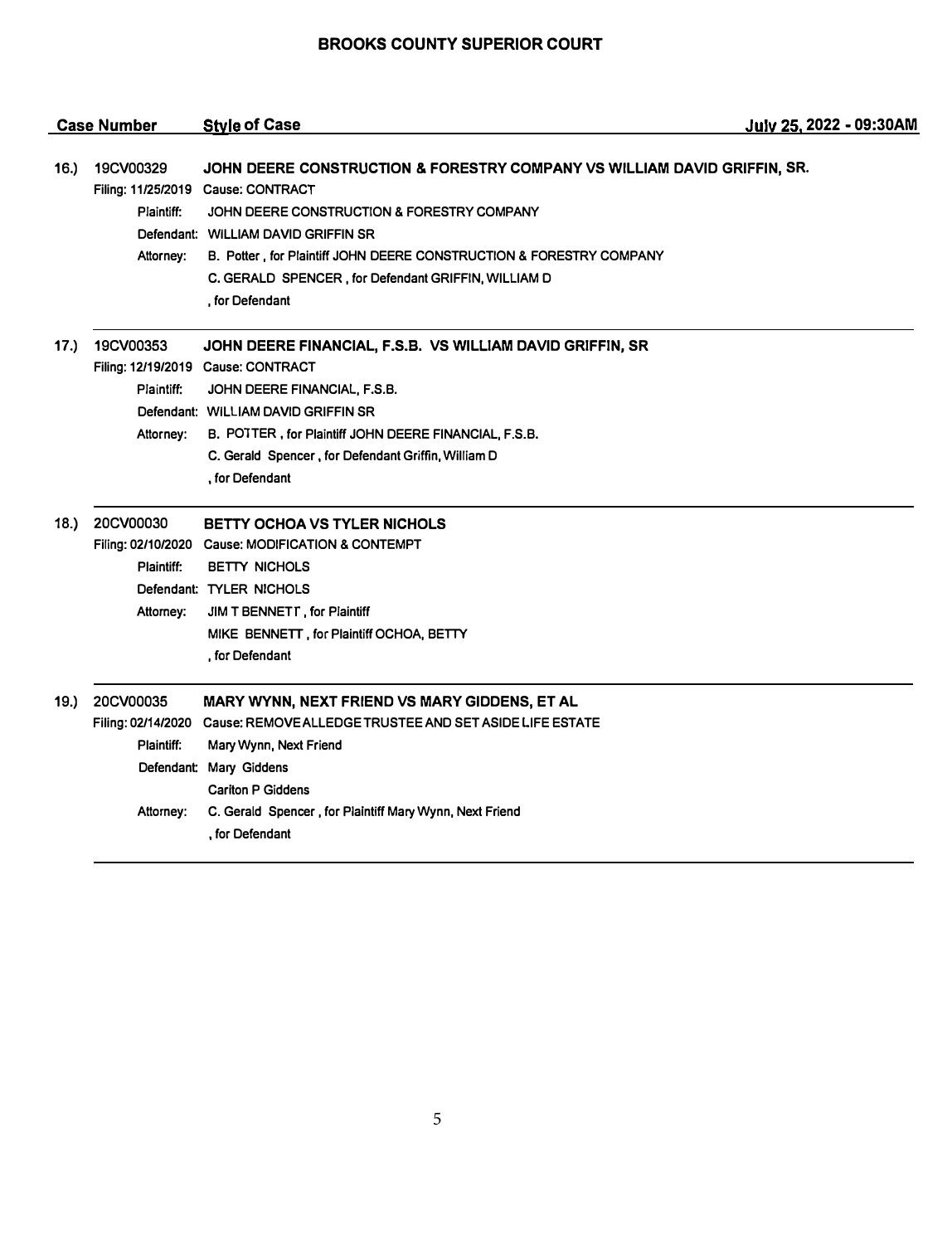|      | <b>Case Number</b>                            | <b>Style of Case</b>                                                                                                                                                                                                                                                                                       | July 25, 2022 - 09:30AM |
|------|-----------------------------------------------|------------------------------------------------------------------------------------------------------------------------------------------------------------------------------------------------------------------------------------------------------------------------------------------------------------|-------------------------|
| 20.) | 20CV00062<br>Filing: 03/17/2020<br>Plaintiff: | ALICIA CANNINGTON VS BURTS KYNDALL A BURTS, ET AL<br><b>Cause: AUTOMOBILE TORT</b><br><b>ALICIA CANNINGTON</b><br>KARRAH CANNINGTON<br>PEYTON CANNINGTON                                                                                                                                                   |                         |
|      |                                               | Defendant: KYNDALL A. BURTS<br><b>GENE GAY</b>                                                                                                                                                                                                                                                             |                         |
|      | Attomey:                                      | CLIFFORD KIRBO, for Plaintiff CANNINGTON, ALICIA<br>N. MONROE, for Defendant GAY, GENE<br>Evan Mermelstein, for Defendant Burts, Kyndall A.<br>, for Defendant                                                                                                                                             |                         |
| 21.) | 20CV00077<br>Plaintiff:                       | GERALD CROFT, CONNIE CROFT VS APRIL LISTER<br>Filing: 04/02/2020 Cause: CUSTODY<br><b>GERALD CROFT</b><br><b>CONNIE CROFT</b>                                                                                                                                                                              |                         |
|      | Attorney:                                     | Defendant: APRIL LISTER<br>JOHN HOLT, for Plaintiff CROFT, GERALD                                                                                                                                                                                                                                          |                         |
| 22.) | 20CV00078<br>Plaintiff:<br>Attorney:          | <b>SHEREE YAWN VS JARED CROSBY</b><br>Filing: 04/06/2020 Cause: CONTEMPT<br>SHEREE YAWN<br>SHEREE YAWN<br>Defendant: JARED CROSBY<br>ANNA-MARIE CARTER, for Plaintiff YAWN, SHEREE<br>JENNIFER WILLIAMS, for Defendant CROSBY, JARED<br>WILBURN BURNHAM II, for Defendant CROSBY, JARED<br>. for Defendant |                         |
| 23.) | 20CV00091<br>Plaintiff:<br>Attomey:           | <b>CRYSTAL YBARRA VS DOYLE BALLARD</b><br>Filing: 04/29/2020 Cause: AUTOMOBILE TORT<br><b>CRYSTAL L YBARRA</b><br>Defendant: DOYLE L BALLARD<br>CLIFFORD KIRBO, for Plaintiff YBARRA, CRYSTAL L<br>WILLIAM PURVIS, for Defendant BALLARD, DOYLE L<br>, for Defendant                                       |                         |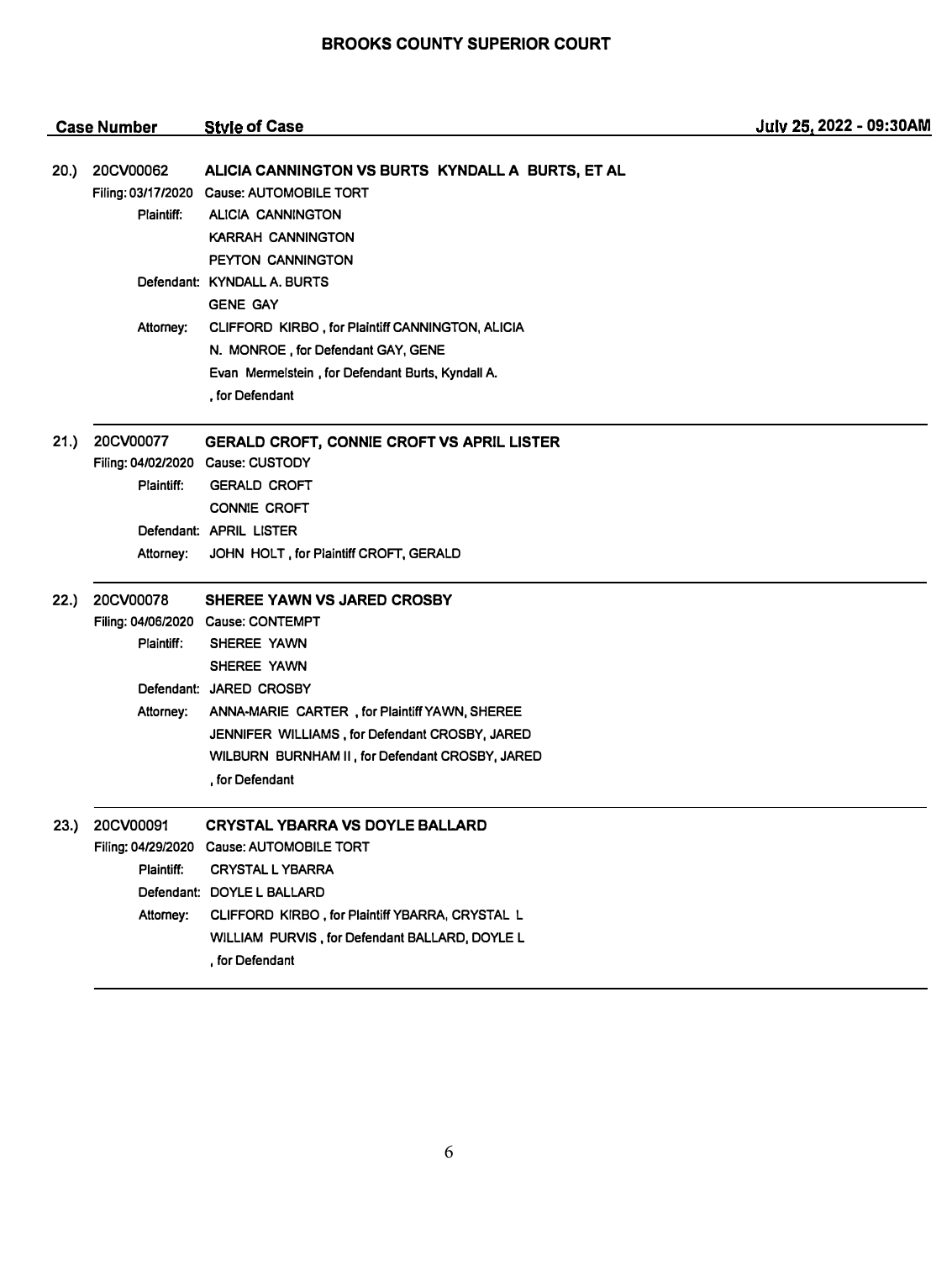$\hat{\boldsymbol{\epsilon}}$ 

 $\bar{\mathbf{I}}$ 

 $\epsilon$ 

|      | <b>Case Number</b>                   | <b>Style of Case</b>                                                                                                                                                                                                                                                                                                                                                                                                                                                                                                                                                                                                             | July 25, 2022 - 09:30AM |
|------|--------------------------------------|----------------------------------------------------------------------------------------------------------------------------------------------------------------------------------------------------------------------------------------------------------------------------------------------------------------------------------------------------------------------------------------------------------------------------------------------------------------------------------------------------------------------------------------------------------------------------------------------------------------------------------|-------------------------|
| 24.) | 20CV00096<br>Plaintiff:<br>Attorney: | JOSEPH COUCH VS MONA COUCH<br>Filing: 05/19/2020 Cause: DISSOLUTION/DIVORCE/SEPARATE MAINTENANCE/ALIMONY<br>Joseph Couch<br>Defendant: Mona Couch<br>Jennifer Williams, for Plaintiff Couch, Joseph<br>C. GERALD SPENCER, for Defendant COUCH, MONA<br>, for Defendant                                                                                                                                                                                                                                                                                                                                                           |                         |
| 25.  | 20CV00105<br>Plaintiff:<br>Attorney: | <b>VIRGINIA SALINAS VS ALVARO SALAZAR</b><br>Filing: 06/01/2020 Cause: DISSOLUTION/DIVORCE/SEPARATE MAINTENANCE/ALIMONY<br><b>VIRGINIA SALINAS</b><br>Defendant: ALVARO SALAZAR<br>PAUL ALVARADO, for Plaintiff SALINAS, VIRGINIA<br>JOHN HOLT, for Defendant SALAZAR, ALVARO<br>, for Defendant                                                                                                                                                                                                                                                                                                                                 |                         |
| 26.  | 20CV00112<br>Plaintiff:<br>Attorney: | <b>SHAMIKA HORNE VS KINGAL MANAGEMENT LLC</b><br>Filing: 06/18/2020 Cause: GENERAL TORT<br><b>SHAMIKA HORNE</b><br>Defendant: KINGAL MANAGEMENT LLC<br>JODY PETERMAN, for Plaintiff HORNE, SHAMIKA<br><b>GEORGE LILLY, for Defendant KINGAL MANAGEMENT LLC</b><br>HENRY SHAW, for Defendant KINGAL MANAGEMENT LLC,<br>, for Defendant                                                                                                                                                                                                                                                                                            |                         |
| 27.) | 20CV00132<br>Plaintiff:<br>Attorney: | ELITE LANDSCAPES OF VALDOSTA, LLC VS MICHAEL DEWAYNE JOHNSON, ET AL<br>Filing: 07/24/2020 Cause: REAL PROPERTY<br>ELITE LANDSCAPES OF VALDOSTA, LLC<br>Defendant: MICHAEL DWAYNE JOHNSON<br>MICHAEL DWAYNE JOHNSON, AS CO-TRUSTEE<br>MC PIPKIN, LLC<br>CYNTHIA A. JOHNSON, AS CO-TRUSTEE<br>AMY HOLBROOK, for Plaintiff ELITE LANDSCAPES OF VALDOSTA, LLC<br>JAMES MILLER, for Plaintiff ELITE LANDSCAPES OF VALDOSTA, LLC<br>Brooks County, for Plaintiff ELITE LANDSCAPES OF VALDOSTA, LLC,<br>Gregory Talley, for Defendant Johnson, Michael Dwayne<br>KYLE T SWANN, for Defendant JOHNSON, MICHAEL DWAYNE<br>, for Defendant |                         |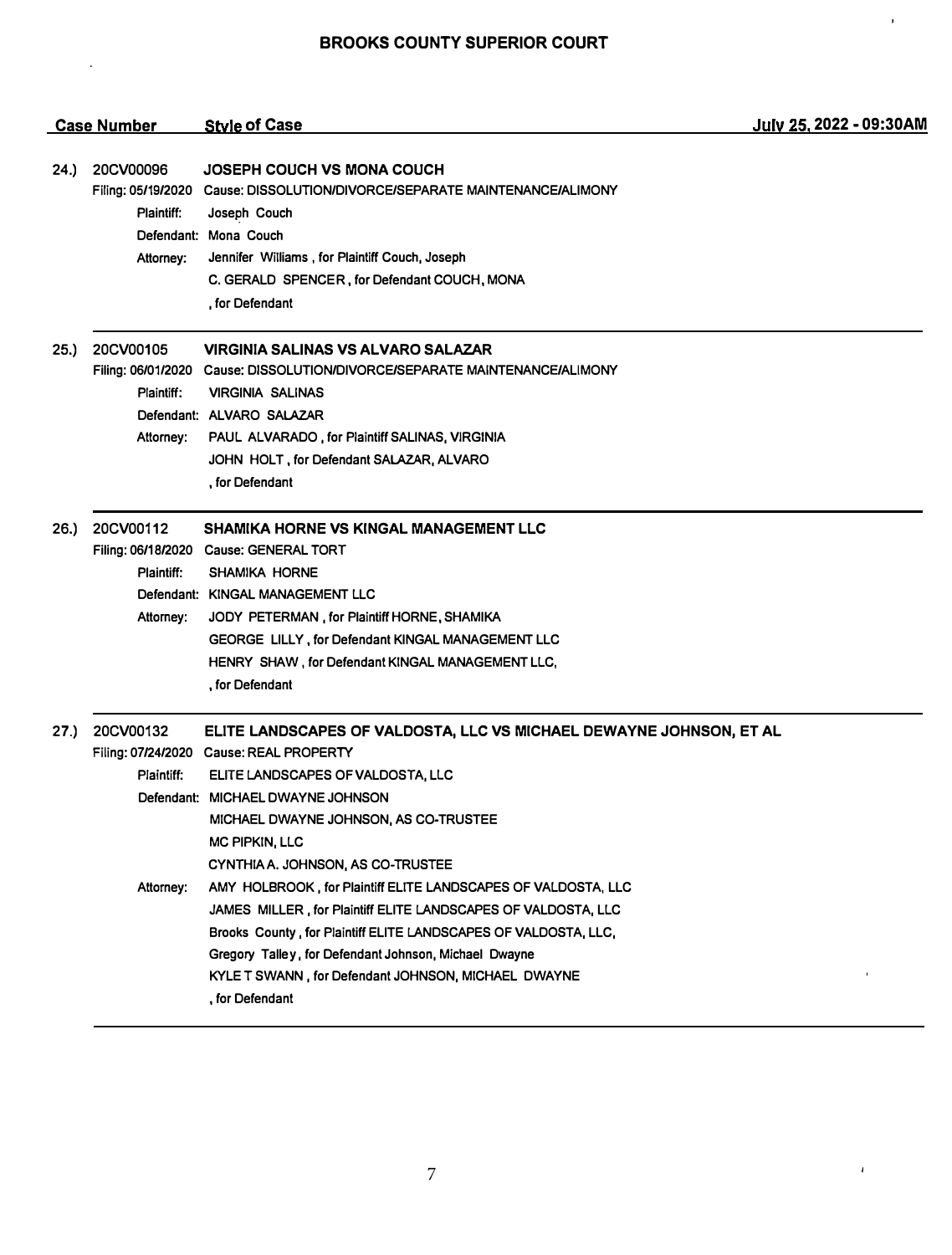|      | <b>Case Number</b>                   | <b>Style of Case</b>                                                                                                                                                                                                                                                                                                                                   | July 25, 2022 - 09:30AM |
|------|--------------------------------------|--------------------------------------------------------------------------------------------------------------------------------------------------------------------------------------------------------------------------------------------------------------------------------------------------------------------------------------------------------|-------------------------|
| 28.) | 20CV00137<br>Plaintiff:<br>Attorney: | ARIEL ASHLEY NICOLE JAMES VS JAMES STEPHEN P<br>Filing: 07/31/2020 Cause: DISSOLUTION/DIVORCE/SEPARATE MAINTENANCE/ALIMONY<br><b>ARIEL A JAMES</b><br>Defendant: STEPHEN P JAMES<br>JAMES COUNCIL, for Plaintiff JAMES, ARIEL A<br>Bree Sullivan, for Plaintiff JAMES, ARIEL A<br>Jennifer Williams, for Defendant JAMES, STEPHEN P<br>, for Defendant |                         |
| 29.) | 20CV00143<br>Plaintiff:<br>Attorney: | <b>CHRISTIE D. AKINS VS DANIEL A AKINS</b><br>Filing: 08/13/2020 Cause: DISSOLUTION/DIVORCE/SEPARATE MAINTENANCE/ALIMONY<br><b>CHRISTIE D AKINS</b><br>Defendant: DANIEL A AKINS<br>, for Defendant                                                                                                                                                    |                         |
| 30.) | 20CV00165<br>Plaintiff:<br>Attorney: | <b>WILLIAM B HARRISON VS ASHLEY R BLANCHARD</b><br>Filing: 09/09/2020 Cause: MODIFICATION<br>William B. Harrison<br>Defendant: Ashley R. Blanchard<br>Dorothy McCranie, for Plaintiff Harrison, William B.<br>Katherine Gonos, for Defendant Blanchard, Ashley R.<br>MORGAN LITTLETON, for Defendant BLANCHARD, ASHLEY R.<br>, for Defendant           |                         |
| 31.) | 20CV00178<br>Plaintiff:<br>Attorney: | WEST, ET AL V ANDERSON, ET AL<br>Filing: 09/24/2020 Cause: AUTOMOBILE TORT<br><b>KATHY WEST</b><br>NICHOLAS WEST<br><b>BRYANNA WEST</b><br>Defendant: KEITH T ANDERSON<br><b>CODY'S TRUCKING</b><br>ALLEN MCCONNAUGHHAY, for Plaintiff WEST, KATHY<br>. for Defendant<br>George Lilly, for Defendant State Farm Fire And Casualty Company              |                         |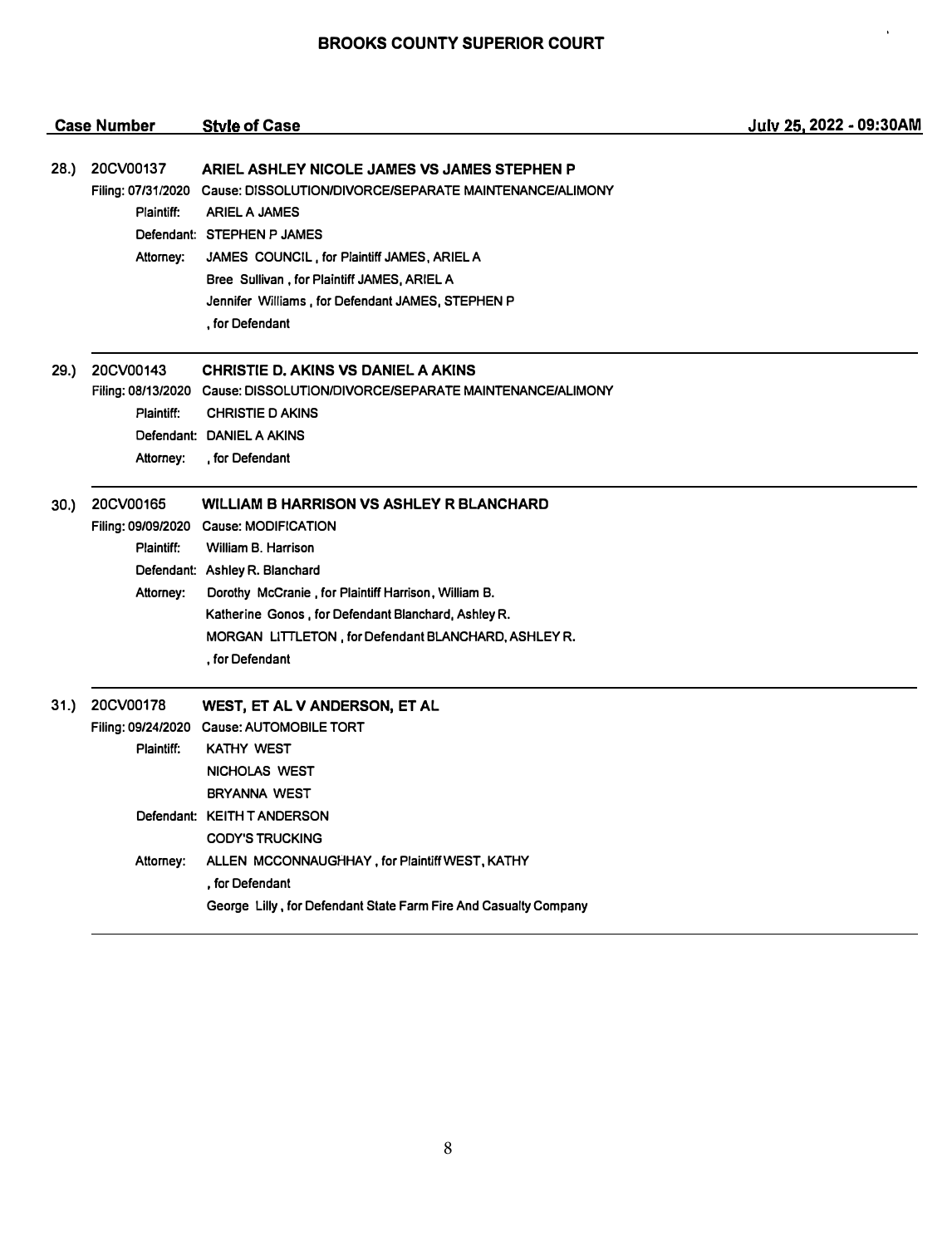|      | <b>Case Number</b>                                              | <b>Style of Case</b>                                                                                                                                                                                                                                                                                                                                                                                                                                                                                                                              | July 25, 2022 - 09:30AM |
|------|-----------------------------------------------------------------|---------------------------------------------------------------------------------------------------------------------------------------------------------------------------------------------------------------------------------------------------------------------------------------------------------------------------------------------------------------------------------------------------------------------------------------------------------------------------------------------------------------------------------------------------|-------------------------|
| 32.) | 20CV00198<br>Filing: 10/16/2020<br>Plaintiff:<br>Attorney:      | HOMES OF PAVO VS WHITNEY WRIGHT<br><b>Cause: CIVIL APPEAL</b><br><b>HOMES OF PAVO</b><br>Defendant: WHITNEY WRIGHT<br>C. Gerald Spencer, for Plaintiff HOMES OF PAVO,<br>Brooks County, for Plaintiff HOMES OF PAVO,<br>Aurora Kirbo, for Defendant WRIGHT, WHITNEY<br>, for Defendant                                                                                                                                                                                                                                                            |                         |
| 33.) | 20CV00233<br>Plaintiff:<br>Attorney:                            | DATHAN WESSEL VS KAYLA M NAKATA<br>Filing: 11/20/2020 Cause: LIGITIMATION AND TEMP CUSTODY<br>DATHAN M WESSEL<br>Defendant: KAYLA M. NAKATA<br>C. GERALD SPENCER, for Plaintiff WESSEL, DATHAN M<br>, for Defendant                                                                                                                                                                                                                                                                                                                               |                         |
| 34.  | 20CV00262<br>Filing: 12/17/2020<br>Plaintiff:<br>Attorney:      | ROSE HORNE, ET AL VS CITY OF QUITMAN<br><b>Cause: OTHER GENERAL CIVIL</b><br>PHYSICIAN CONSULTATION SERVICES, LLC<br><b>ROSE HORNE</b><br>Defendant: CITY OF QUITMAN<br>DOC HORNE, for Plaintiff PHYSICIAN CONSULTATION SERVICES, LLC<br>Randal Mangham, for Plaintiff PHYSICIAN CONSULTATION SERVICES, LLC,<br>VICTOR HAWK, for Plaintiff PHYSICIAN CONSULTATION SERVICES, LLC,<br>Sun Choy, for Defendant CITY OF QUITMAN,<br>Amy Cowan, for Defendant CITY OF QUITMAN,<br>Nicolas Bohorquez, for Defendant CITY OF QUITMAN,<br>, for Defendant |                         |
|      | 35.) 21CV00003<br>Filing: 01/04/2021<br>Plaintiff:<br>Attorney: | EULIE ROBERTS VS THEO HOLLIS<br>Cause: AUTOMOBILE TORT<br><b>EULIE ROBERTS</b><br>Defendant: THEO HOLLIS<br>ANNA-MARIE' CARTER, for Plaintiff ROBERTS, EULIE<br>JEREMY WILLIS, for Defendant HOLLIS, THEO<br>, for Defendant                                                                                                                                                                                                                                                                                                                      |                         |

 $\mathbf{r}^{\prime}$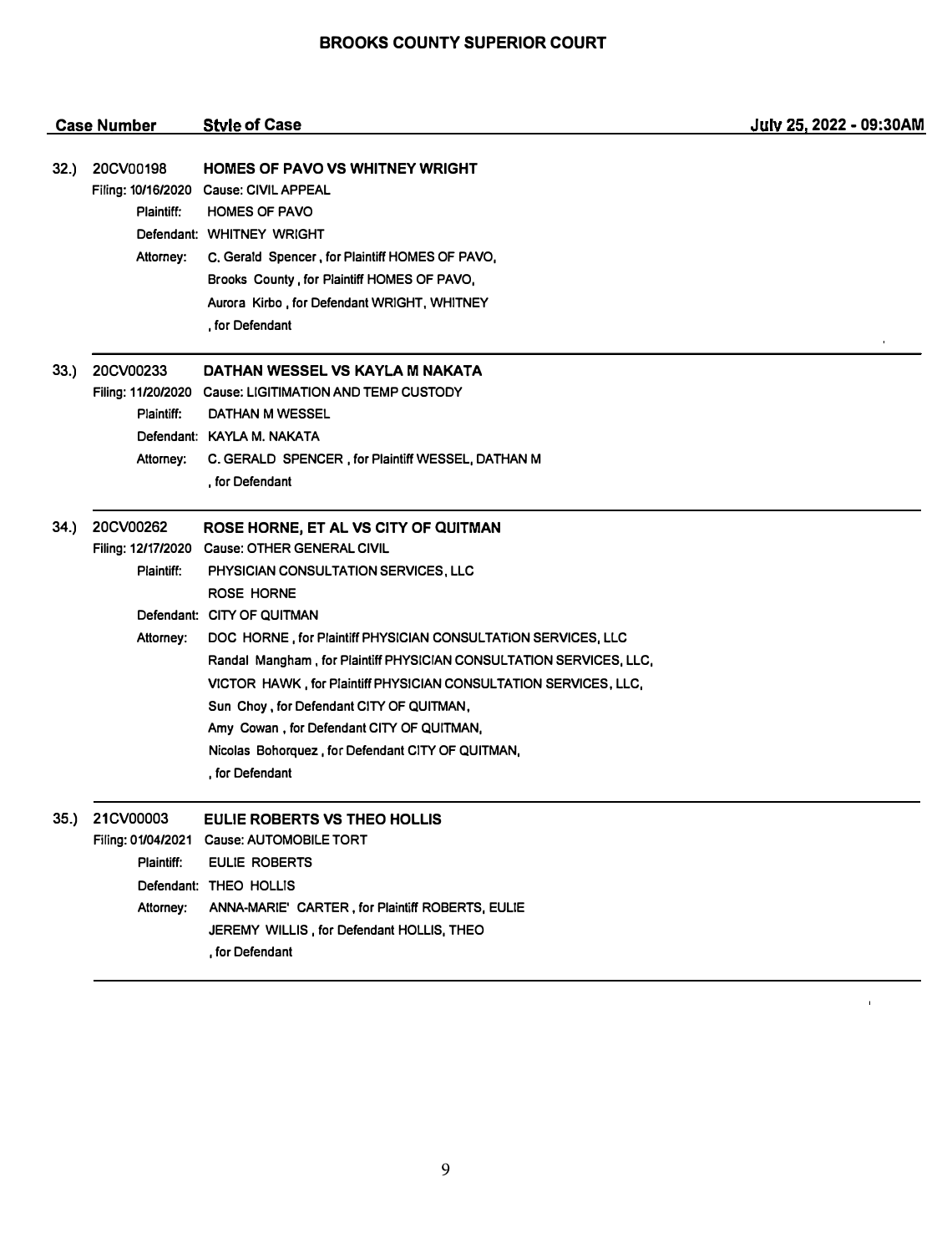$\overline{\mathbf{r}}$ 

 $\mathbf{r}$ 

 $\frac{1}{1}$ 

|      | <b>Case Number</b>                            | <b>Style of Case</b>                                                                                                                                                                                                                                                                                                                                                                                                                                                                         | July 25, 2022 - 09:30AM |
|------|-----------------------------------------------|----------------------------------------------------------------------------------------------------------------------------------------------------------------------------------------------------------------------------------------------------------------------------------------------------------------------------------------------------------------------------------------------------------------------------------------------------------------------------------------------|-------------------------|
| 36.) | 21CV00029<br>Filing: 02/12/2021<br>Plaintiff: | HUGH STRICLAND, ADMIN, VS MIKE DEWEY, ET AL<br><b>Cause: AUTOMOBILE TORT</b><br>HUGH, ADMIN. STRICKLAND<br>Defendant: MIKE DEWEY<br><b>MARK WILLIAMS</b><br><b>JOHN DOE</b><br><b>ABC CORPORATION</b><br><b>XYZ ENTITY</b>                                                                                                                                                                                                                                                                   |                         |
|      | Attomey:                                      | JOSEPH CARGILE, for Plaintiff STRICLAND, HUGH, ADMIN.<br>WESLEY JACKSON, for Defendant DEWEY, MIKE<br>, for Defendant                                                                                                                                                                                                                                                                                                                                                                        |                         |
| 37.) | 21CV00051<br>Plaintiff:<br>Attorney:          | PATRICIA KIRT VS HANNAH HADLEY, ET AL<br>Filing: 03/08/2021 Cause: AUTOMOBILE TORT<br>Patricia Kirt<br>Defendant: Hannah Hadley<br>John Isaac Hadley<br>State Farm Mutual Automobile Insurance Company<br>Ralph Scoccimaro, for Plaintiff Kirt, Patricia<br>Leslie Kennerly, for Defendant State Farm Mutual Automobile Insurance Company<br>N. Monroe, for Defendant Hadley, Hannah<br>, for Defendant                                                                                      |                         |
| 38.) | 21CV00056<br>Plaintiff:<br>Attorney:          | LINDA STEGALL VS AMBER SMITH AND TIMOTHY SMITH<br>Filing: 03/16/2021 Cause: AUTOMOBILE TORT<br><b>LINDA S STEGALL</b><br>Defendant: AMBER C SMITH<br><b>TIMOTHY L SMITH</b><br>Clifford Kirbo, for Plaintiff STEGALL, LINDA S<br>CAMERON MCKINNEY, for Defendant SMITH, AMBER C<br>JAMES THAGARD, for Defendant SMITH, AMBER C<br>, for Defendant<br>JARED KOEBBLE, for Defendant COUNTRY PREFERRED INSURANCE COMPANY<br>MATTHEW LAWRENCE, for Defendant COUNTRY PREFERRED INSURANCE COMPANY |                         |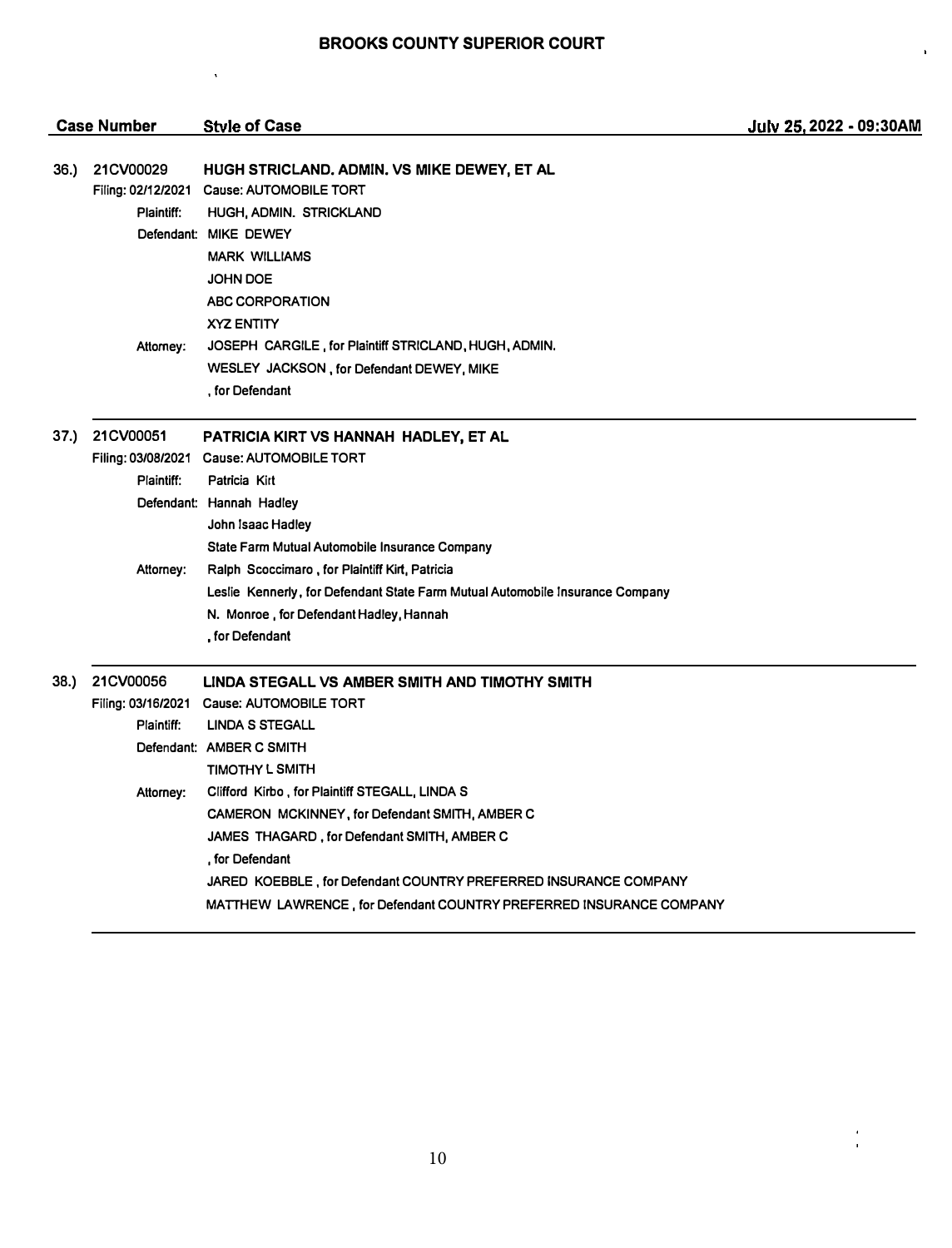$\bar{A}$ 

|              | <b>Case Number</b>                                         | <b>Style of Case</b>                                                                                                                                                                                                                                                                                                                                        | July 25, 2022 - 09:30AM |
|--------------|------------------------------------------------------------|-------------------------------------------------------------------------------------------------------------------------------------------------------------------------------------------------------------------------------------------------------------------------------------------------------------------------------------------------------------|-------------------------|
| <b>39.</b> ) | 21CV00057<br>Filing: 03/17/2021<br>Plaintiff:<br>Attorney: | <b>KELLIE R PRICE VS HERBERT R PRICE</b><br>Cause: DISSOLUTION/DIVORCE/SEPARATE MAINTENANCE/ALIMONY<br><b>Kellie R Price</b><br>Defendant: Herbert R Price<br>NANCY ANDERSON, for Plaintiff Price, Kellie R<br>BROOKS COUNTY, for Plaintiff PRICE, KELLIE R<br>Bree Sullivan, for Defendant Price, Herbert R<br>, for Defendant                             |                         |
| 40.)         | 21CV00062<br>Plaintiff:<br>Attorney:                       | <b>RENATA FULTON VS COREY FULTON</b><br>Filing: 03/22/2021 Cause: DISSOLUTION/DIVORCE/SEPARATE MAINTENANCE/ALIMONY<br><b>RENATA FULTON</b><br>Defendant: COREY FULTON<br>Brooks County, for Plaintiff FULTON, RENATA<br>, for Defendant                                                                                                                     |                         |
| 41.)         | 21CV00083<br>Plaintiff:<br>Attorney:                       | <b>CHANDI TAYLOR VS CHARLES TAYLOR</b><br>Filing: 04/21/2021 Cause: DISSOLUTION/DIVORCE/SEPARATE MAINTENANCE/ALIMONY<br><b>CHANDI N TAYLOR</b><br>Defendant: CHARLES W TAYLOR<br>JENNIFER WILLIAMS, for Plaintiff TAYLOR, CHANDI N<br>Brooks County, for Plaintiff TAYLOR, CHANDI N<br>Kari Anne Bowden, for Defendant TAYLOR, CHARLES W<br>, for Defendant |                         |
| 42.)         | 21CV00084<br>Plaintiff:                                    | <b>GENNA M THURBER VS AARON M THURBER</b><br>Filing: 04/21/2021 Cause: OTHER GENERAL CIVIL<br><b>GENNA M. THURBER</b><br>Defendant: AARON M. THURBER<br>Attorney: WAYNE ELLERBEE, for Plaintiff THURBER, GENNA M.<br>Jennifer Williams, for Defendant THURBER, AARON M.<br>, for Defendant                                                                  |                         |
| 43.)         | 21CV00096<br>Filing: 05/04/2021<br>Plaintiff:<br>Attorney: | PETER FLAKES VS TASHYLA FLAKES<br><b>Cause: MODIFICATION</b><br>PETER FLAKES<br>Defendant: TASHYLA FLAKES<br>John W. Strickland, Jr., for Defendant Flakes, Tashyla<br>, for Defendant                                                                                                                                                                      |                         |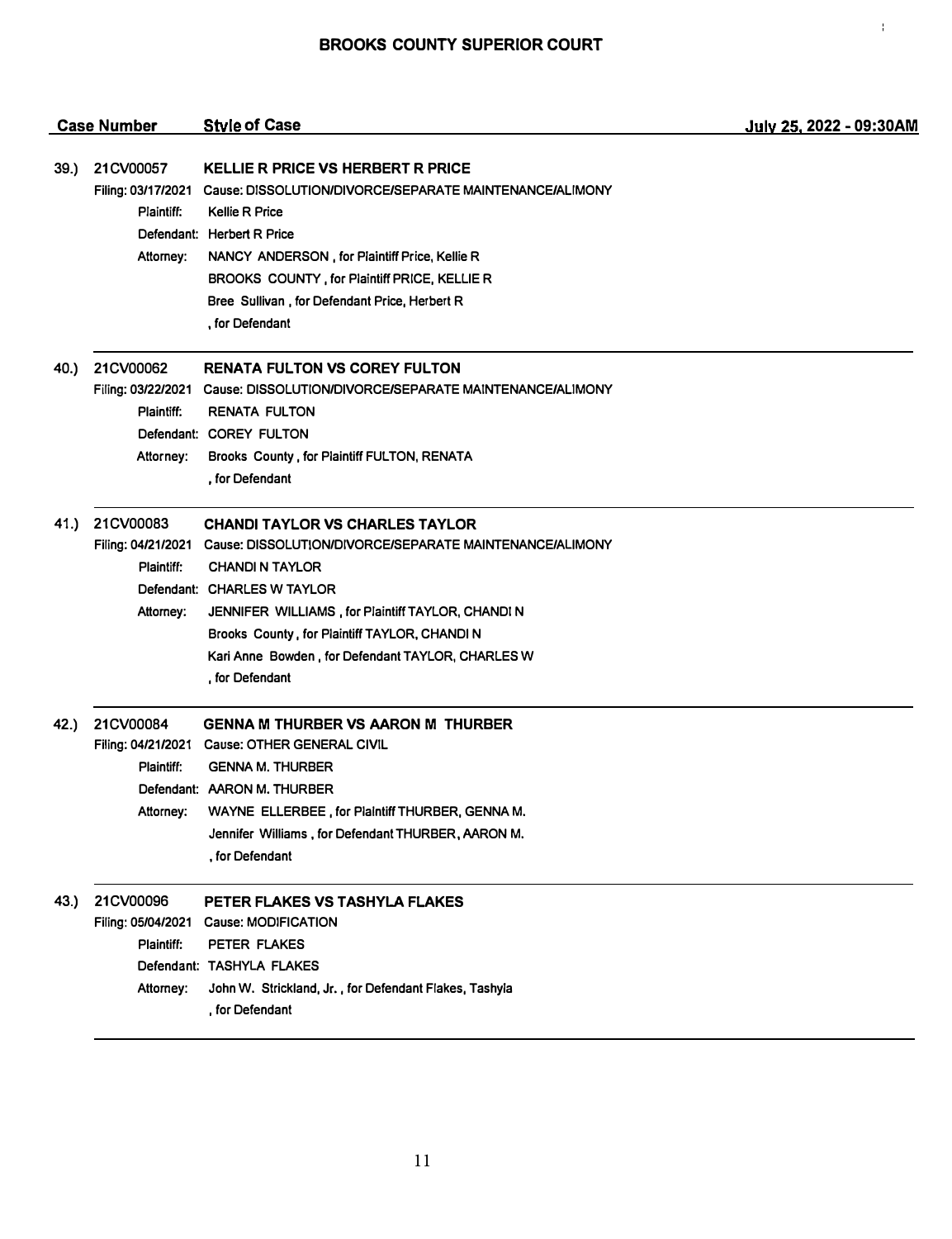#### **Style of Case** Case Number

## 44.) 21CV00103 LYDIA GIDDENS VS UNKNOWN HEIRS Filing: 05/20/2021 Cause: REAL PROPERTY Plaintiff: LYDIA R GIDDENS Defendant: HEIRS UNKNOWN Attorney: C. GERALD SPENCER , for Plaintiff GIDDENS, LYDIA R

- 45.) 21CV00112 Filing: 05/10/2021 Cause: AUTOMOBILE TORT Plaintiff: Defendant: Jeffery W Hart Attorney: TRACY BURNHAM VS JEFFREY W HART Tracy Burnham Ralph Scoccimaro , for Plaintiff Burnham , Tracy N. MONROE , for Defendant HART, JEFFERY W , for Defendant
- 46.) 21CV00133 JODAN PIERCE VS MIKAYLA RAE YOUMANS Filing: 06/09/2021 Cause: PATERNITY/LEGITIMATION Plaintiff: JORDAN PIERCE Defendant: MIKAYLA RAE YOUMANS Attorney: Tanya Graham , for Plaintiff PIERCE, JORDAN TOMMY THIGPEN , for Defendant YOUMANS, MIKAYLA RAE , for Defendant

#### 47.) 21CV00148 HENRY A DOYON VS SHELBY CAIN

Filing: 06117/2021 Cause: CUSTODY AND OTHER RELIEF Plaintiff: Henry A Doyon Defendant: Shelbey Cain Attorney: William Mccalley , for Plaintiff Doyon, Henry A Brooks County, for Plaintiff Doyon, Henry A , for Defendant

# 48.) 21CV00149 DERRICK A JACKSON VS TANASHA WHITE

Filing: 06/18/2021 Cause: PATERNITY/LEGITIMATION Plaintiff: DERRICK A JACKSON Defendant: TANASHA WHITE Attorney: DURANCE LOWENDICK , for Plaintiff JACKSON, DERRICK A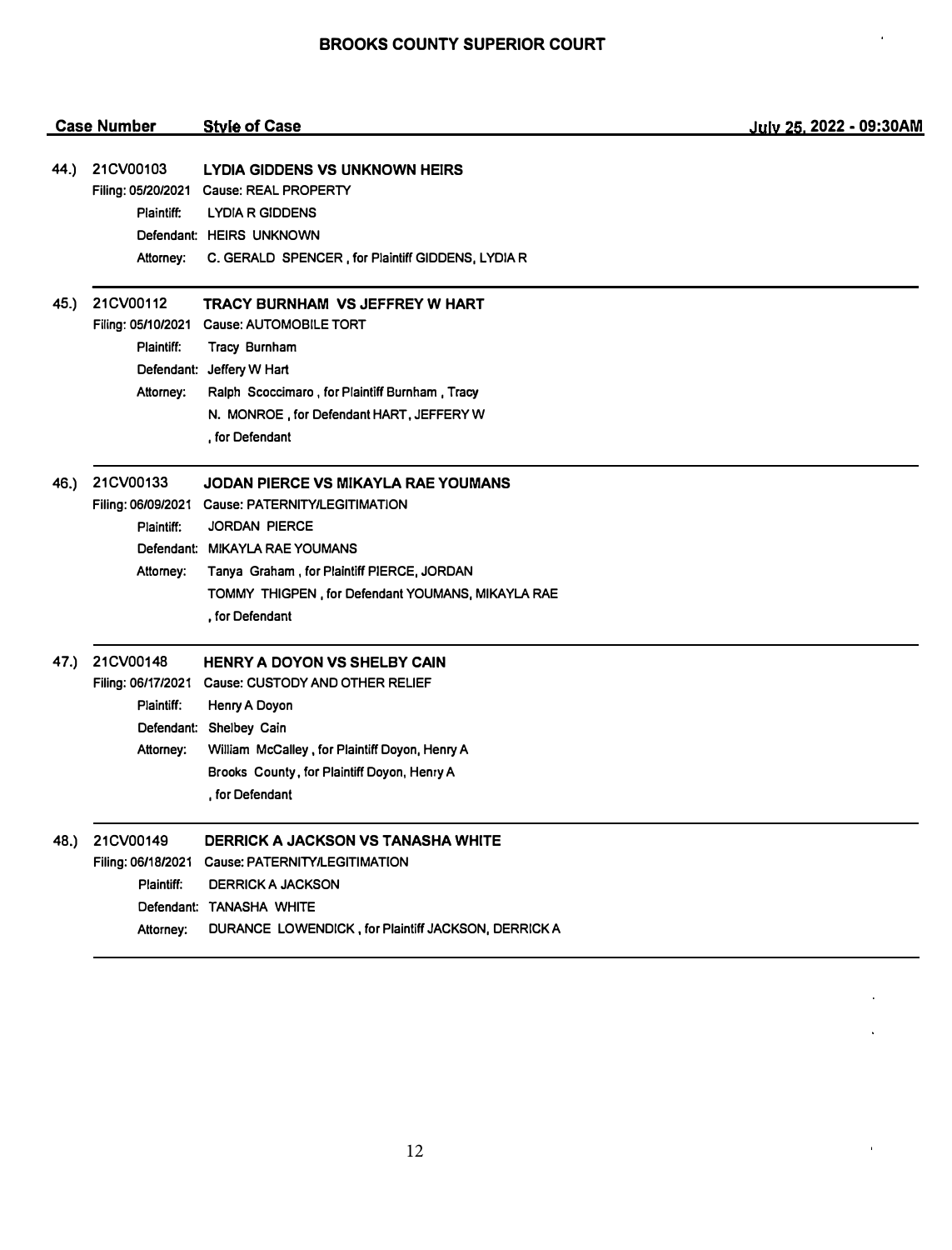|      | <b>Case Number</b>                                         | <b>Style of Case</b>                                                                                                                                                                                                                                                                                                                                                                 | July 25, 2022 - 09:30AM |
|------|------------------------------------------------------------|--------------------------------------------------------------------------------------------------------------------------------------------------------------------------------------------------------------------------------------------------------------------------------------------------------------------------------------------------------------------------------------|-------------------------|
| 49.) | 21CV00155<br>Plaintiff:<br>Attorney:                       | <b>JESSICA HOOVER VS JONATHAN TERRELL</b><br>Filing: 07/01/2021 Cause: OTHER DOMESTIC RELATIONS<br><b>JESSICA HOOVER</b><br>Defendant: JONATHAN TERRELL<br>J. RANDALL HICKS, for Plaintiff HOOVER, JESSICA<br>Brooks County, for Plaintiff Hoover, Jessica                                                                                                                           |                         |
| 50.) | 21CV00171<br>Plaintiff:<br>Attorney:                       | <b>SHAY HERNANDEZ V</b><br>Filing: 07/16/2021 Cause: NAME CHANGE<br><b>SHAY HERNANDEZ</b><br>BROOKS COUNTY, for Plaintiff HERNANDEZ, SHAY<br>, for Defendant                                                                                                                                                                                                                         |                         |
| 51.) | 21CV00181<br>Plaintiff:<br>Attorney:                       | <b>HEATHER WARREN VS STANLEY SAMUEL D WARREN</b><br>Filing: 07/29/2021 Cause: DISSOLUTION/DIVORCE/SEPARATE MAINTENANCE/ALIMONY<br><b>Heather L WARREN</b><br>Defendant: Stanley Samuel D Warren<br>C. Gerald Spencer, for Plaintiff Warren, Heather L<br>BROOKS COUNTY, for Plaintiff WARRENT, HEATHER L<br>TOMMY THIGPEN, for Defendant WARREN, STANLEY SAMUEL D<br>, for Defendant |                         |
| 52.) | 21CV00184<br>Plaintiff:<br>Attorney:                       | JOHN C. ELLIOTT VS ERIC DOE, ET AL<br>Filing: 08/03/2021 Cause: AUTOMOBILE TORT<br>John C. Elliott<br>Defendant: John Doe<br>Rose M Roberson<br>John Cotton, for Plaintiff Elliott, John C.<br>Brooks County, for Plaintiff Elliott, John C.<br>Eric Collins, for Defendant Roberson, Rose M<br>. for Defendant                                                                      |                         |
| 53.) | 21CV00189<br>Filing: 08/09/2021<br>Plaintiff:<br>Attorney: | XZADRAIN T HOLMES VS ZAKILA L. HOLLIS<br>Cause: DISSOLUTION/DIVORCE/SEPARATE MAINTENANCE/ALIMONY<br><b>Xzadrian T Holmes</b><br>Defendant: Zakila L Hollis<br>Walt Moody, for Plaintiff Holmes, Xzadrian T<br>BROOKS COUNTY, for Plaintiff HOLMES, XZADRIAN T                                                                                                                        | $\mathbf I$             |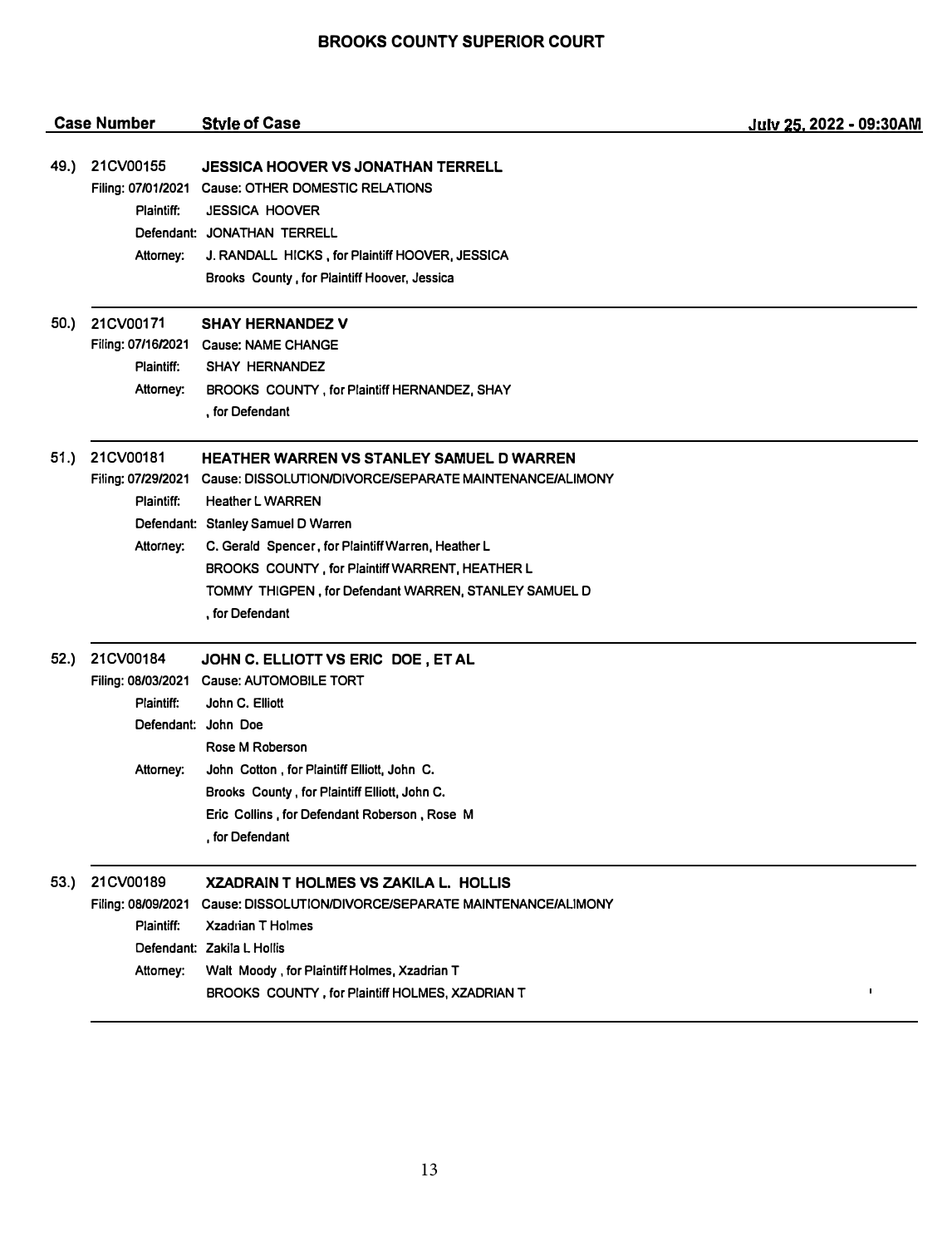|      | <b>Case Number</b>                                         | <b>Style of Case</b>                                                                                                                                                                                                                                                                                                                                                                        | July 25, 2022 - 09:30AM |
|------|------------------------------------------------------------|---------------------------------------------------------------------------------------------------------------------------------------------------------------------------------------------------------------------------------------------------------------------------------------------------------------------------------------------------------------------------------------------|-------------------------|
| 54.) | 21CV00194<br>Plaintiff:<br>Attorney:                       | CURTIS HEAD, SR VS CURTIS HEAD, JR<br>Filing: 08/17/2021 Cause: CONTRACT<br><b>CURTIS HEAD SR</b><br>Defendant: CURTIS HEAD JR<br>RODNEY LAWTON, for Plaintiff CURTIS HEAD, SR<br>WALKER KARLA, for Plaintiff HEAD, CURTIS<br>MONICA A TEASLEY ESQ, for Defendant CURTIS HEAD, JR                                                                                                           |                         |
| 55.) | 21CV00199<br>Plaintiff:<br>Attorney:                       | <b>DINIECIA EDWARDS VS SHARNEESHAUS WRIGHT</b><br>Filing: 08/31/2021 Cause: CUSTODY<br>DONIECIA S EDWARDS<br>Defendant: SHARNEESHAUS WRIGHT<br>C. GERALD SPENCER, for Plaintiff EDWARDS, DONIECIA S<br>BROOKS COUNTY, for Plaintiff EDWARDS, DONIECIA S<br>. for Defendant                                                                                                                  |                         |
| 56.) | 21CV00203<br>Plaintiff:<br>Attorney:                       | JOHN CLARK VS JULIA RACHEL-ELIZABETH COOK<br>Filing: 09/07/2021 Cause: PATERNITY/LEGITIMATION<br><b>JOHN CLARK</b><br>Defendant: JULIA RACHEL-ELIZABE COOK<br>JOHN HOLT, for Plaintiff CLARK, JOHN                                                                                                                                                                                          |                         |
| 57.) | 21CV00206<br>Plaintiff:<br>Attorney:                       | STATE OF GEORGIA V 1993 CHEVROLET GMT TRUCK,, ET AL<br>Filing: 09/08/2021 Cause: FORFEITURE<br><b>State of Georgia</b><br>Defendant: Et al. 1993 Chevrolet GMT Truck,<br>William J Pipkin<br>Meredith A Mitchell<br>Michael D Lewis<br>Michelle Harrison, for Plaintiff State of Georgia                                                                                                    |                         |
| 58.) | 21CV00208<br>Filing: 09/08/2021<br>Plaintiff:<br>Attorney: | ROBERT MEDLIN VS AMBER LODGE<br>Cause: AUTOMOBILE TORT<br>Robert Medlin<br>Defendant: Amber B Lodge<br>John Edwards, for Plaintiff Medlin, Robert<br>WAYNE ELLERBEE, for Plaintiff MEDLIN, ROBERT<br>BROOKS COUNTY, for Plaintiff MEDLIN, ROBERT<br>JOHN DEAN, for Defendant LODGE, AMBER B<br>Vanice Sikes, for Defendant Travelers Property Casualty Insurance Company<br>, for Defendant |                         |

l,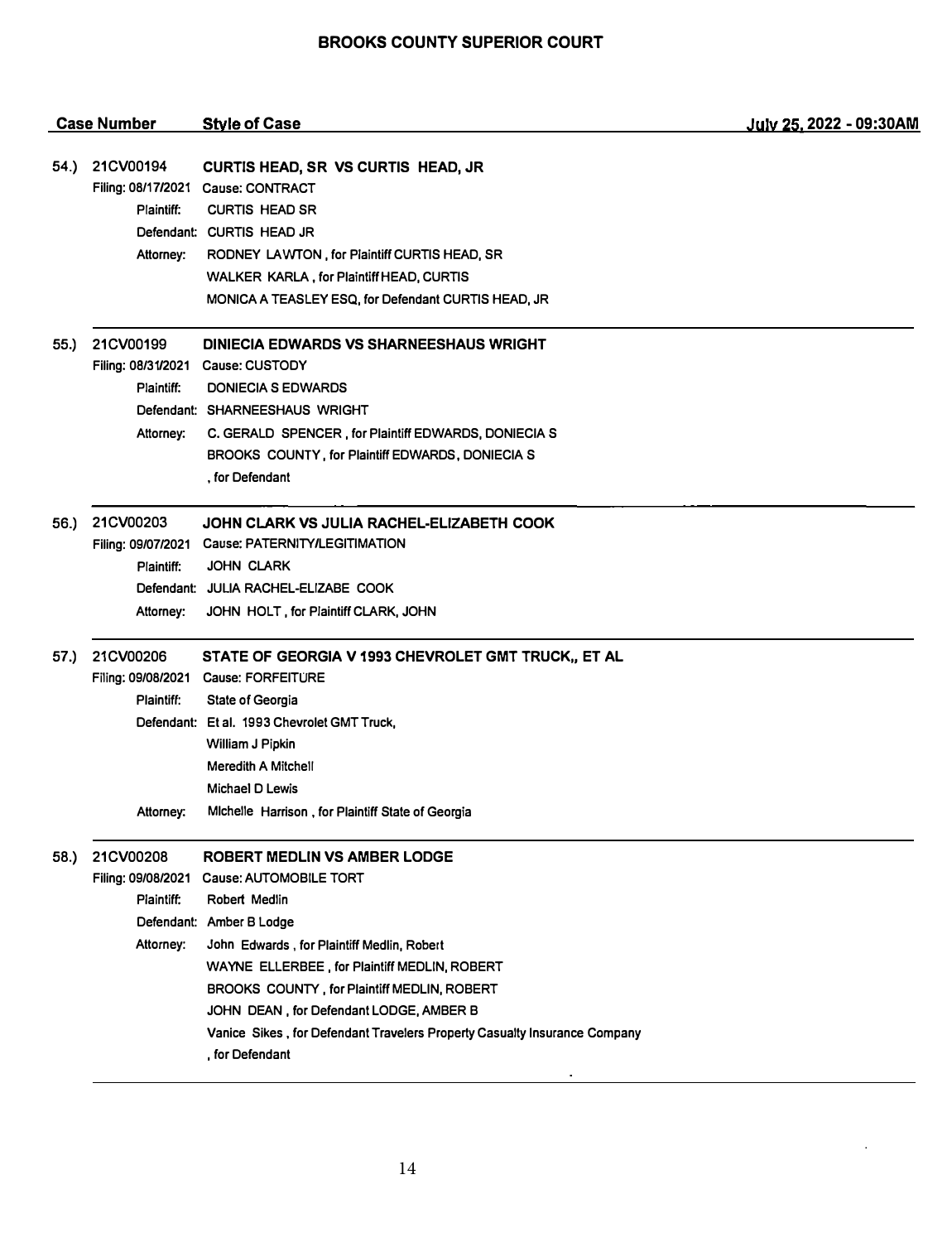$\hat{\mathcal{E}}$ 

 $\mathbf{r}$ 

|      | <b>Case Number</b> | <b>Style of Case</b>                                                          | July 25, 2022 - 09:30AM |
|------|--------------------|-------------------------------------------------------------------------------|-------------------------|
| 59.) | 21CV00213          | <b>FIA CARD SERVICES NA V ADAMS</b>                                           |                         |
|      |                    | Filing: 09/21/2021 Cause: CONTEMPT/MODIFICATION/OTHER POST-JUDGMENT           |                         |
|      | Plaintiff:         | <b>FIA CARD SERVICES NA</b>                                                   |                         |
|      |                    | Defendant: STEVE J ADAMS                                                      |                         |
|      | Attorney:          | M. Scott Peskin, for Plaintiff FIA CARD SERVICES NA                           |                         |
|      |                    | BROOKS COUNTY, for Plaintiff FIA CARD SERVICES NA                             |                         |
| 60.) | 21CV00214          | WILLIAM ZACHARY WHITE VS KEITH FAUCETTE AND ROBYN FAUCETTE                    |                         |
|      |                    | Filing: 09/24/2021 Cause: REAL PROPERTY                                       |                         |
|      | Plaintiff:         | William Zachary White                                                         |                         |
|      |                    | Defendant: Keith Faucette                                                     |                         |
|      |                    | Robyn Faucette                                                                |                         |
|      | Attorney:          | JOHN HOLT, for Plaintiff White, William Zachary                               |                         |
|      |                    | C. GERALD SPENCER, for Defendant FAUCETTE, KEITH                              |                         |
| 61.) | 21CV00222          | LYDIA MARTITIA WARREN, ET AL VS EUGENE C. MCDONALD, JR. - INDIVIDUALLY, ET AL |                         |
|      |                    | Filing: 10/11/2021 Cause: INJUNCTION/MANDAMUS/OTHER WRIT                      |                         |
|      | Plaintiff:         | Lydia Martitia Warren                                                         |                         |
|      |                    | <b>Robert Landon Green</b>                                                    |                         |
|      |                    | Defendant: Eugene C. McDonald, Jr. - Individually                             |                         |
|      |                    | Eugene C. McDonald, Jr. - Executor, Estate of Eugene C. McDonald, Deceased    |                         |
|      | Attorney:          | Louis Polonsky, for Plaintiff Warren, Lydia Martitia                          |                         |
|      |                    | BROOKS COUNTY, for Plaintiff WARREN, LYDIA MARTITIA                           |                         |
|      |                    | C. GERALD SPENCER, for Plaintiff WARREN, LYDIA MARTITIA                       |                         |
|      |                    | James Miller, for Defendant McDonald, Jr. - Individually, Eugene C.           |                         |
| 62.) | 21CV00223          | ELAVON, INC. VS FREDERICK THOMAS, ET AL                                       |                         |
|      |                    | Filing: 10/12/2021 Cause: CONTRACT                                            |                         |
|      | Plaintiff:         | ELAVON, INC.                                                                  |                         |
|      |                    | Defendant: UNION FURNITURES EAST LLC                                          |                         |
|      |                    | <b>FREDERICK THOMAS</b>                                                       |                         |
|      | Attorney:          | JAMES HAYS, for Plaintiff ELAVON, INC.                                        |                         |
|      |                    | BROOKS COUNTY, for Plaintiff ELAVON, INC.                                     |                         |
| 63.) | 21CV00225          | APRIL R PARKER VS TAYLOR M HAND                                               |                         |
|      | Filing: 10/14/2021 | Cause: AUTOMOBILE TORT                                                        |                         |
|      | Plaintiff:         | <b>APRIL R PARKER</b>                                                         |                         |
|      |                    | Defendant: TAYLOR M HAND                                                      |                         |
|      | Attorney:          | JOSEPH MITCHELL, for Plaintiff PARKER, APRIL R                                |                         |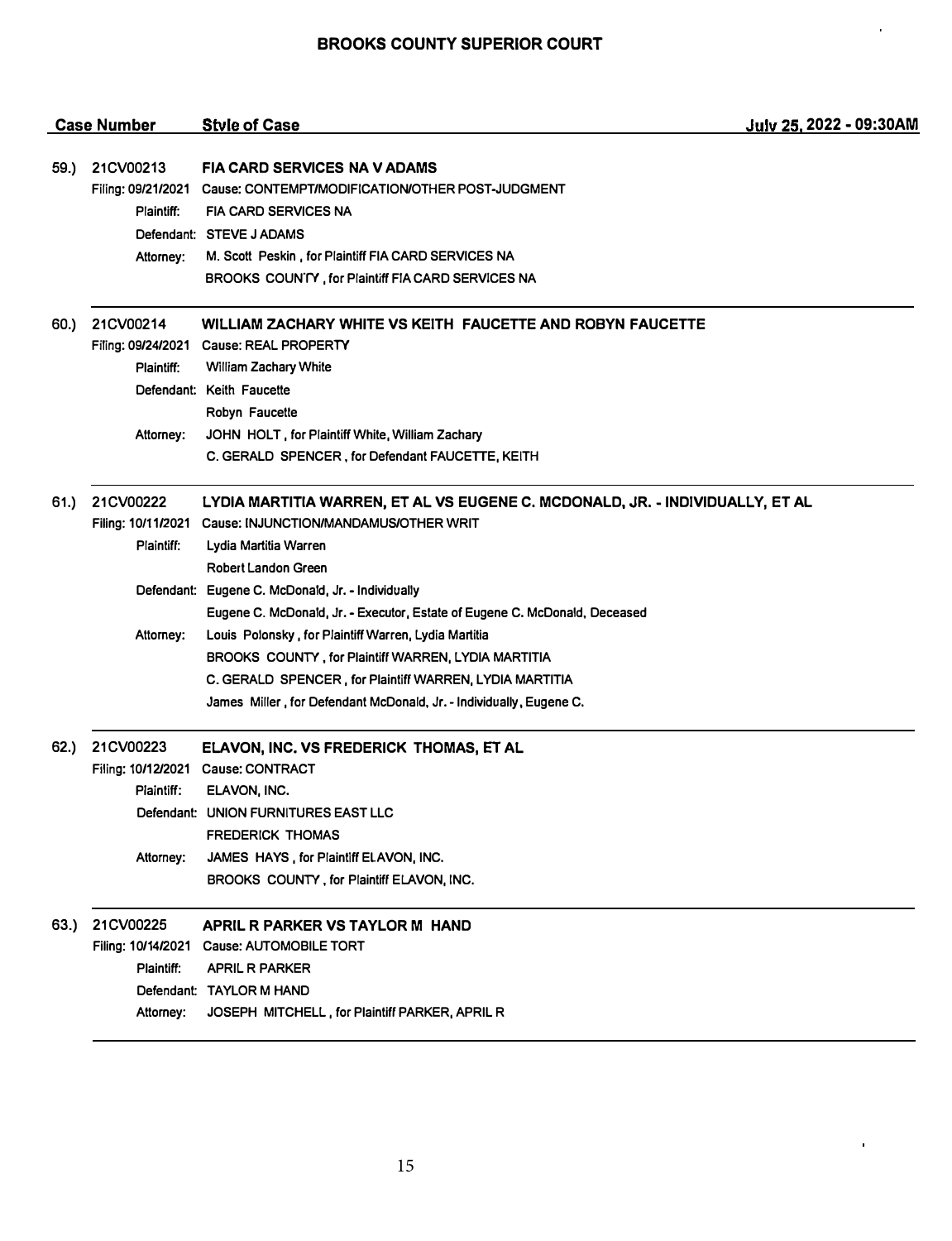$\frac{1}{2}$ 

 $\overline{\phantom{a}}$ 

|      | <b>Case Number</b>                                         | <b>Style of Case</b>                                                                                                                                                                                                                                                                                                                                                                       | July 25, 2022 - 09:30AM |
|------|------------------------------------------------------------|--------------------------------------------------------------------------------------------------------------------------------------------------------------------------------------------------------------------------------------------------------------------------------------------------------------------------------------------------------------------------------------------|-------------------------|
| 64.) | 21CV00226<br>Filing: 10/18/2021<br>Plaintiff:<br>Attorney: | AMBER GAY VS BENJAMIN M SATURDAY<br><b>Cause: MODIFICATION</b><br>AMBER GAY<br>Defendant: BENJAMIN M SATURDAY<br>JAMES BIVINS, for Plaintiff GAY, AMBER<br>Brooks County, for Plaintiff GAY, AMBER<br>Jim Bennett, for Defendant SATURDAY, BENJAMIN M<br>, for Defendant                                                                                                                   |                         |
| 65.) | 21CV00227<br>Filing: 10/18/2021<br>Plaintiff:<br>Attorney: | LOGAN SANDLEY VS JOSHUA DIGIAMMARINO AND CHRISTOPHER DIGIAMMARINO<br><b>Cause: AUTOMOBILE TORT</b><br>Logan Sandley<br>Defendant: Joshua DiGiammarino<br>Christopher DiGiammarino<br>Jody Peterman, for Plaintiff Sandley, Logan                                                                                                                                                           | ٠                       |
|      |                                                            | Brooks County, for Plaintiff Sandley, Logan<br>Virginia Hall, for Defendant DiGiammarino, Joshua<br>, for Defendant                                                                                                                                                                                                                                                                        |                         |
| 66.) | 21CV00236<br>Filing: 10/27/2021<br>Plaintiff:<br>Attorney: | <b>DESTINY SIEGEL VS ANDERSON EUGENE PICKLES</b><br><b>Cause: AUTOMOBILE TORT</b><br><b>DESTINY SIEGEL</b><br>Defendant: ANDERSON EUGENE PICKLES<br>J. RANDALL HICKS, for Plaintiff SIEGEL, DESTINY<br>Brooks County, for Plaintiff Siegel, Destiny<br>Leslie Kennerly, for Defendant PICKLES, ANDERSON EUGENE<br>JEREMY PARKER, for Defendant PICKLES, ANDERSON EUGENE<br>, for Defendant |                         |
| 67.) | 21CV00239<br>Plaintiff:<br>Attorney:                       | MURRAH H. GASKINS VS CHRISTIAN LEE JONES<br>Filing: 10/28/2021 Cause: AUTOMOBILE TORT<br><b>MURRAY H GASKINS</b><br>Defendant: CHRISTIAN LEE JONES<br>Mark Perry, for Plaintiff GASKINS, MURRAY H<br>WILLIAM DONALD HANDBERRY, for Defendant JONES, CHRISTIAN LEE<br>GEORGE LILLY, for Defendant SOUTHERN TRUST INSURANCE COMPANY<br>, for Defendant                                       |                         |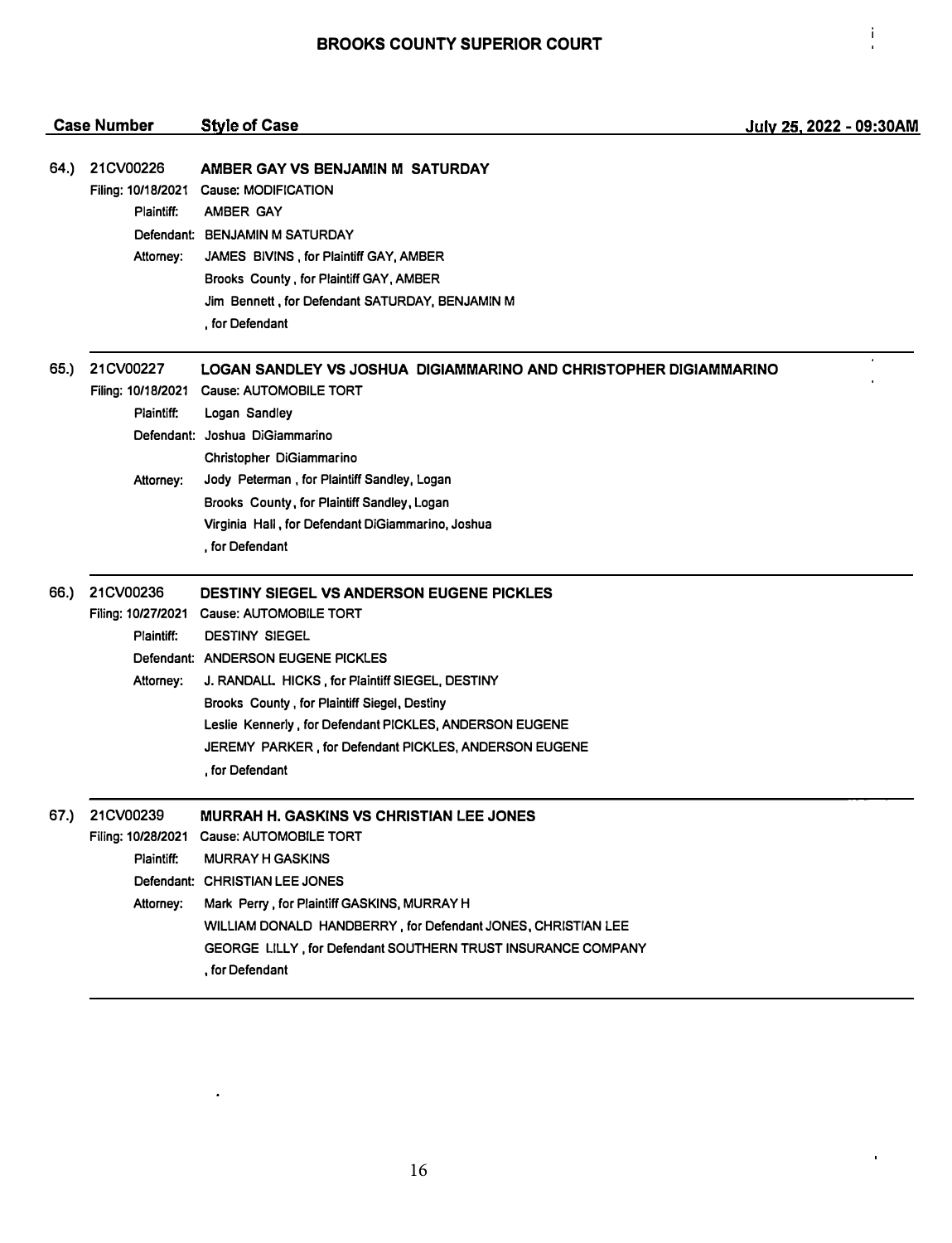|      | <b>Case Number</b> | <b>Style of Case</b>                                                       | July 25, 2022 - 09:30AM |
|------|--------------------|----------------------------------------------------------------------------|-------------------------|
|      |                    |                                                                            |                         |
| 68.) | 21CV00240          | ANGELA R HUTCHINGS VS DAVID G HUTCHINGS                                    |                         |
|      |                    | Filing: 11/01/2021 Cause: MODIFICATION                                     |                         |
|      | Plaintiff:         | ANGELA R. HUTCHINGS                                                        |                         |
|      |                    | Defendant: DAVID G HUTCHINGS                                               |                         |
|      | Attorney;          | BRUCE KIRBO, III, for Plaintiff HUTCHINGS, ANGELA R.                       |                         |
| 69.) | 21CV00243          | LUIS MUNOZ VS MELISSA MUNOZ                                                |                         |
|      |                    | Filing: 11/03/2021 Cause: DISSOLUTION/DIVORCE/SEPARATE MAINTENANCE/ALIMONY |                         |
|      | Plaintiff:         | <b>LUIS A MUNOZ</b>                                                        |                         |
|      |                    | Defendant: MELISSA MUNOZ                                                   |                         |
|      | Attorney:          | Michael Bennett, Jr., for Plaintiff MUNOZ, LUIS A                          |                         |
| 70.) | 21CV00248          | PHAEDRA NEWSOME VS FAMILY DOLLAR STORES OF GEORGIA, LLC                    |                         |
|      |                    | Filing: 11/10/2021 Cause: GENERAL TORT                                     |                         |
|      | Plaintiff:         | <b>Phaedra Newsome</b>                                                     |                         |
|      |                    | Defendant: Family Dollar Stores of Georgia, LLC                            |                         |
|      | Attorney:          | Jody Peterman, for Plaintiff Newsome, Phaedra                              |                         |
|      |                    | BROOKS COUNTY, for Plaintiff NEWSOME, PHAEDRA                              |                         |
|      |                    | Heath Vickers, for Defendant Family Dollar Stores of Georgia, LLC,         |                         |
|      |                    | , for Defendant                                                            |                         |
| 71.) | 21CV00249          | FREDDIE JOHNSON VS YASBEL DIAZ, ET AL                                      |                         |
|      |                    | Filing: 11/12/2021 Cause: AUTOMOBILE TORT                                  |                         |
|      | Plaintiff:         | <b>FREDDIE JOHNSON</b>                                                     |                         |
|      |                    | Defendant: YASBEL M DIAZ                                                   |                         |
|      |                    | A&Y MARTINEZ, INC                                                          |                         |
|      | Attorney:          | Brooks County, for Plaintiff JOHNSON, FREDDIE                              |                         |
|      |                    | RICHARD M HOWE, for Plaintiff                                              |                         |
|      |                    | MATHEW R. LAWRENCE, for Defendant                                          |                         |
|      |                    | Ellis Fernandez, for Defendant                                             |                         |
|      |                    | , for Defendant                                                            |                         |
|      |                    |                                                                            |                         |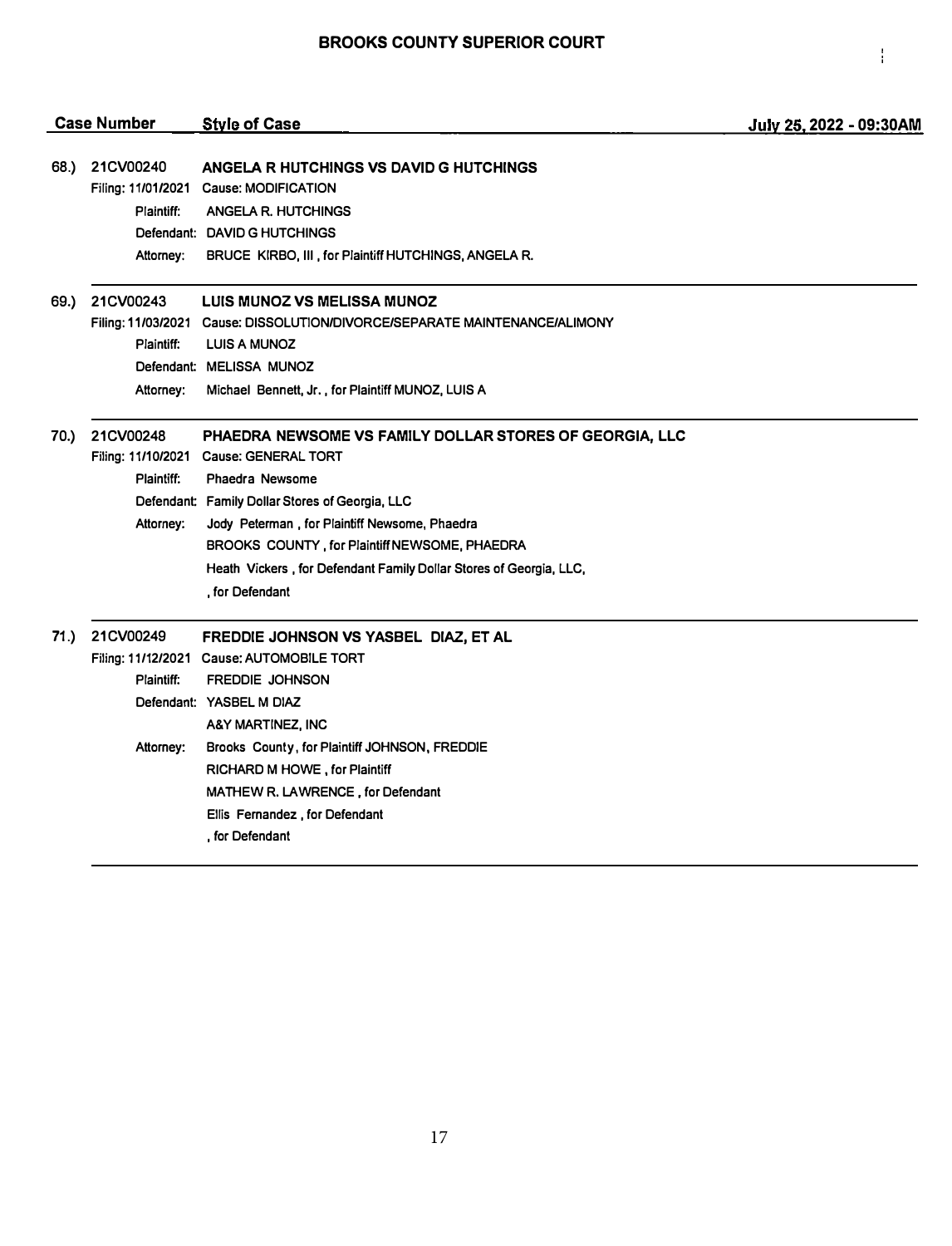$\ddot{\phantom{a}}$ 

| <b>Case Number</b> |                                 | <b>Style of Case</b>                                                           | July 25, 2022 - 09:30AM |
|--------------------|---------------------------------|--------------------------------------------------------------------------------|-------------------------|
|                    |                                 |                                                                                |                         |
| 72.)               | 21CV00251<br>Filing: 11/17/2021 | PARKMAN LIVESTOCK, INC. VS STEVE KRAUSS, ET AL<br>Cause: COMPLAINT FOR DAMAGES |                         |
|                    | Plaintiff:                      | PARKMAN LIVESTOCK, INC.                                                        |                         |
|                    |                                 | Defendant: STEVE KRAUSS                                                        |                         |
|                    |                                 | DAWN KRAUSS                                                                    |                         |
|                    |                                 | <b>JOHN L. KENNEDY</b>                                                         |                         |
|                    |                                 | <b>J&amp;K KENNEDY FARMS, LLC</b>                                              |                         |
|                    |                                 | <b>COLTON WEAVER</b>                                                           |                         |
|                    |                                 | <b>EDDIE MONCRIEF</b>                                                          |                         |
|                    |                                 | <b>MELISA MONCRIEF</b>                                                         |                         |
|                    |                                 | JOHN DOES 1-10                                                                 |                         |
|                    | Attorney:                       | Timothy Tanner, for Plaintiff PARKMAN LIVESTOCK, INC.                          |                         |
|                    |                                 | Brooks County, for Plaintiff PARKMAN LIVESTOCK, INC.,                          |                         |
|                    |                                 | JAMES L. ELLIOTT, for Defendant KENNEDY, JOHN L.                               |                         |
|                    |                                 | , for Defendant                                                                |                         |
| 73.)               | 21CV00252                       | ONEMAIN FINANCIAL GROUP, LLC VS DANA CRIBB, ET AL                              |                         |
|                    |                                 | Filing: 11/18/2021 Cause: CONTRACT                                             |                         |
|                    | <b>Plaintiff:</b>               | <b>ONEMAIN FINANCIAL GROUP, LLC</b>                                            |                         |
|                    |                                 | Defendant: DANA L CRIBB                                                        |                         |
|                    |                                 | DANA M BROWN                                                                   |                         |
|                    | Attorney:                       | Frederick Hecht, for Plaintiff ONEMAIN FINANCIAL GROUP, LLC                    |                         |
|                    |                                 | Brooks County, for Plaintiff ONEMAIN FINANCIAL GROUP, LLC,                     |                         |
| 74.)               | 21CV00253                       | STATE OF GEORGIA VS EDWIN RIVERA, ET AL                                        |                         |
|                    |                                 | Filing: 11/18/2021 Cause: FORFEITURE                                           |                         |
|                    | Plaintiff:                      | <b>State of Georgia</b>                                                        |                         |
|                    |                                 | Defendant: \$1116 in USD                                                       |                         |
|                    |                                 | Edwin O Rivera                                                                 |                         |
|                    |                                 | Sonya G Laird-Thorp                                                            |                         |
|                    | Attorney:                       | Michelle Harrison, for Plaintiff State of Georgia                              |                         |
|                    |                                 | Brooks County, for Plaintiff State of Georgia,                                 |                         |
| 75.)               | 21CV00255                       | IN RE: JESSIE L. DANIEL                                                        |                         |
|                    | Filing: 11/22/2021              | <b>Cause: NAME CHANGE</b>                                                      |                         |
|                    | Plaintiff:                      | <b>JESSIE L DANIEL</b>                                                         |                         |
|                    | Attorney:                       | Brooks County, for Plaintiff DANIEL, JESSIE L                                  |                         |
|                    |                                 | , for Defendant                                                                |                         |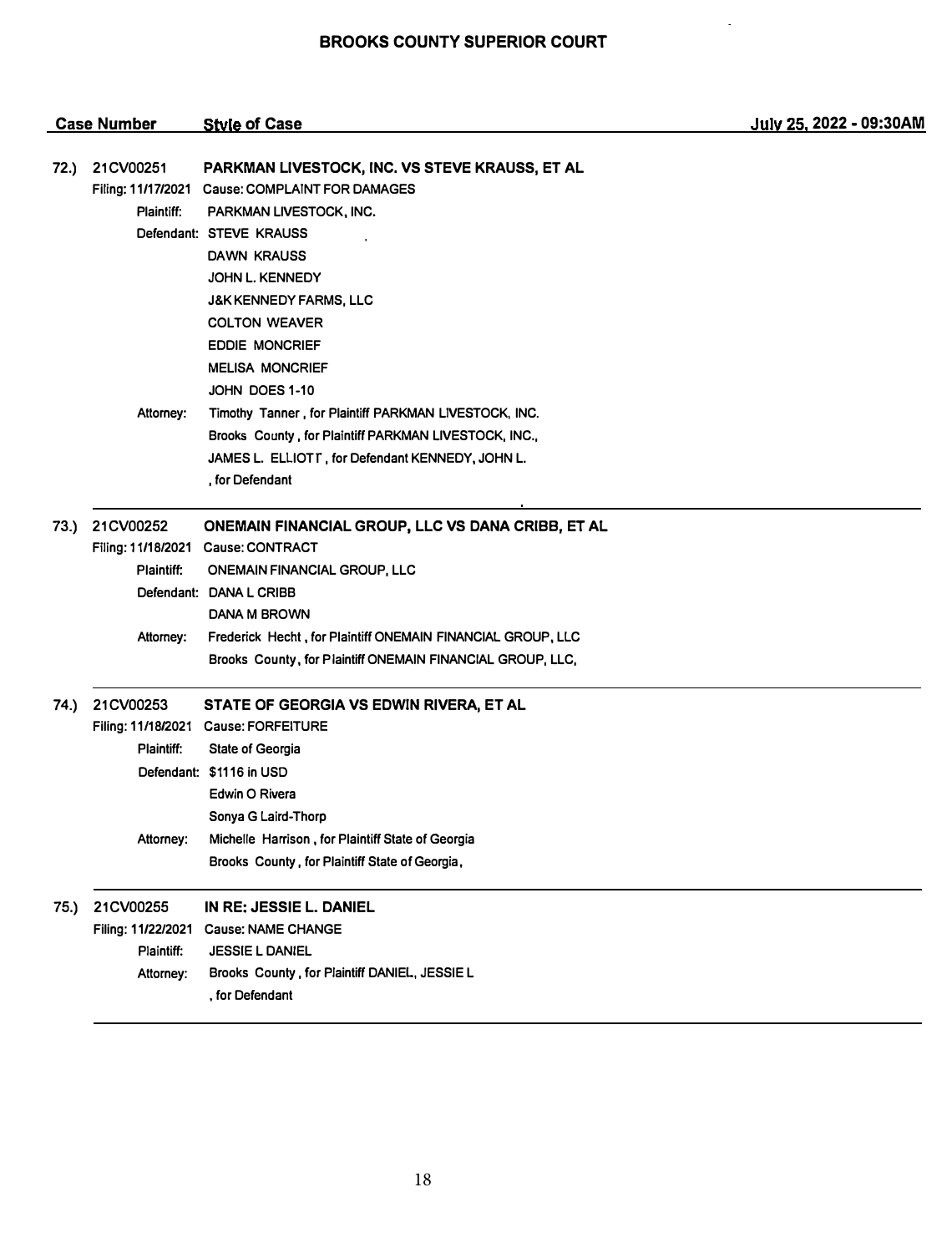$\bar{1}$ 

|      | <b>Case Number</b>                                         | <b>Style of Case</b>                                                                                                                                                                                                                                                                                | July 25, 2022 - 09:30AM |
|------|------------------------------------------------------------|-----------------------------------------------------------------------------------------------------------------------------------------------------------------------------------------------------------------------------------------------------------------------------------------------------|-------------------------|
| 76.) | 21CV00256<br>Plaintiff:                                    | STEVE HUDSON VS GRADY ELECTRIC MEMBERSHIP CORPORATION, ET AL<br>Filing: 11/22/2021 Cause: GENERAL TORT<br><b>STEVE HUDSON</b><br>Defendant: GRADY ELECTRIC MEMBERSHIP CORPORATION<br>H & H PAVING, LLC<br>ABC CORPORATION<br>XYZ ENTITY                                                             |                         |
|      | Attorney:                                                  | CHRISTOPHER RODD, for Plaintiff HUDSON, STEVE<br>Brooks County, for Plaintiff HUDSON, STEVE<br>Hansell Watt, for Defendant H & H PAVING, LLC<br>M. Anne Kaufold-Wiggins, for Defendant GRADY ELECTRIC MEMBERSHIP CORPORATION<br>Annika Register, for Defendant H & H PAVING, LLC<br>, for Defendant |                         |
| 77.) | 21CV00258<br>Plaintiff:<br>Attorney:                       | PHOENICIA MINOR VS SIGOIRA EDGE<br>Filing: 11/29/2021 Cause: DISSOLUTION/DIVORCE/SEPARATE MAINTENANCE/ALIMONY<br>PHOENICIA CHARDAE MINOR<br>Defendant: SIGOIRA T EDGE<br>, for Defendant                                                                                                            |                         |
| 78.) | 21CV00260<br>Plaintiff:<br>Attorney:                       | ANGELA ANDRE VS ROBERT ANDRE<br>Filing: 11/29/2021 Cause: DISSOLUTION/DIVORCE/SEPARATE MAINTENANCE/ALIMONY<br>ANGELA D ANDRE<br>Defendant: ROBERT ANDRE<br>C. GERALD SPENCER, for Plaintiff ANDRE, ANGELA D                                                                                         |                         |
| 79.) | 21CV00261<br>Plaintiff:<br>Attorney:                       | <b>MARTEZ GRAY VS BURGER KING CORPORATON</b><br>Filing: 11/29/2021 Cause: GENERAL TORT<br>Martez Gray<br>Defendant: Burger King Corporaton<br>Jody Peterman, for Plaintiff Gray, Martez<br>Brooks County, for Plaintiff Gray, Martez                                                                |                         |
| 80.) | 21CV00263<br>Filing: 11/30/2021<br>Plaintiff:<br>Attorney: | STATE OF GEORGIA VS MARTAVIOUS CHOMONE TRIMBLE AND \$45,380 IN USD<br><b>Cause: FORFEITURE</b><br><b>State of Georgia</b><br>Defendant: \$45,380 in USD<br>Michelle Harrison, for Plaintiff State of Georgia<br>Brooks County, for Plaintiff State of Georgia,                                      |                         |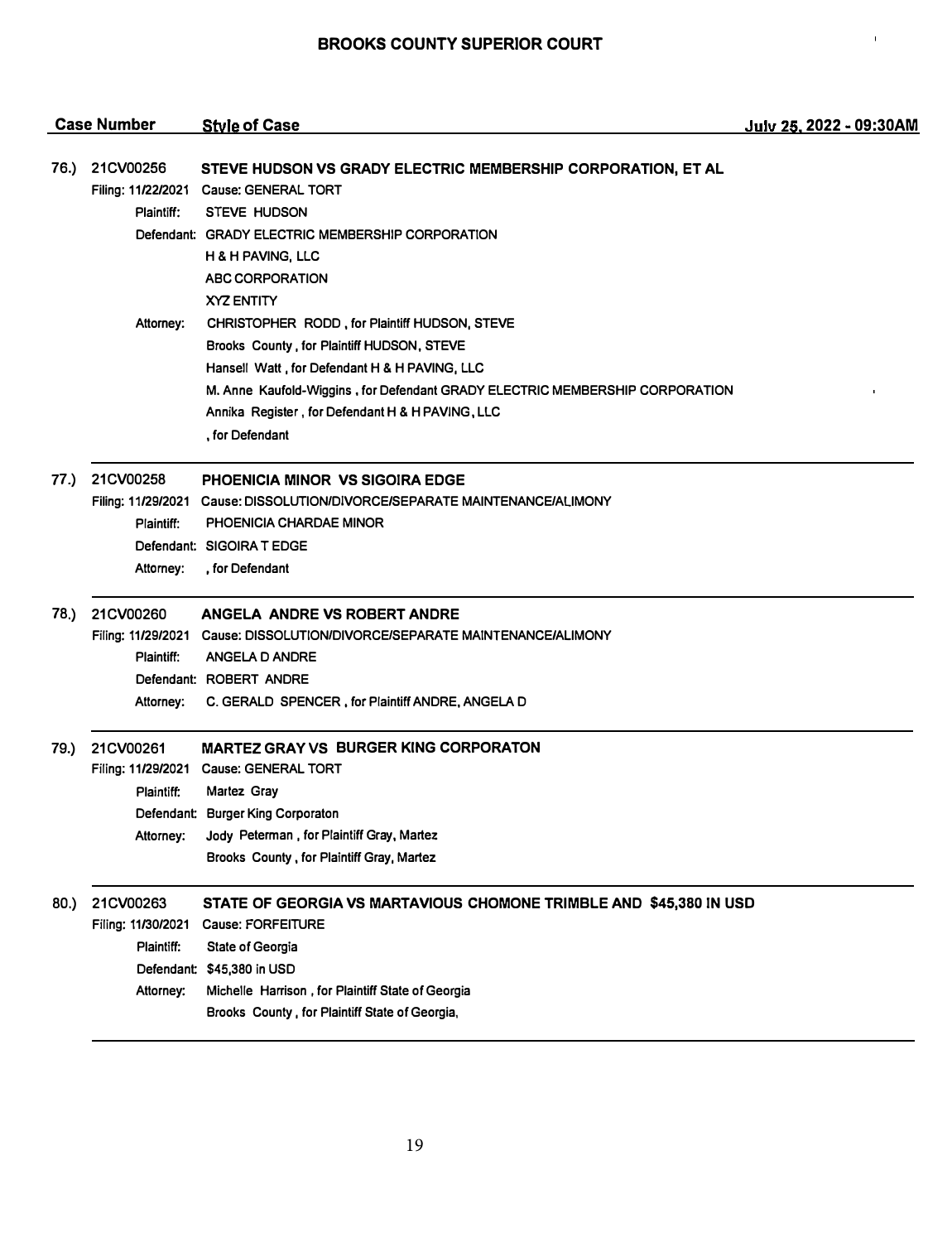/

|      | <b>Case Number</b>                                         | <b>Style of Case</b>                                                                                                                                                                                                                                                                                                                       | July 25, 2022 - 09:30AM |
|------|------------------------------------------------------------|--------------------------------------------------------------------------------------------------------------------------------------------------------------------------------------------------------------------------------------------------------------------------------------------------------------------------------------------|-------------------------|
| 81.) | 21CV00264<br>Plaintiff:                                    | ZYESHIA BIVINS VS BENTON O'NEAL BROWN AND MYRTLE BROWN<br>Filing: 12/02/2021 Cause: AUTOMOBILE TORT<br><b>ZYESHA BIVINS</b><br>Defendant: BENTON O'NEAL BROWN<br><b>MYRTLE C. BROWN</b><br>MYRTLE C. BROWN AS ADMINISTRATOR OF ESTATE                                                                                                      |                         |
|      | Attorney:                                                  | JODY PETERMAN, for Plaintiff BIVINS, ZYESHA<br>Brooks County, for Plaintiff BIVINS, ZYESHA                                                                                                                                                                                                                                                 |                         |
| 82.) | 21CV00268<br>Plaintiff:<br>Attomey:                        | ALEX J HOLLIS VS INDIA HOLLIS<br>Filing: 12/06/2021 Cause: DISSOLUTION/DIVORCE/SEPARATE MAINTENANCE/ALIMONY<br>ALEX J HOLLIS<br>Defendant: INDIA HOLLIS<br>BROOKS COUNTY, for Plaintiff HOLLIS, ALEX J<br>TOMMY THIGPEN, for Plaintiff HOLLIS, ALEX J                                                                                      |                         |
| 83.) | 21CV00270<br>Plaintiff:<br>Attorney:                       | <b>TIMOTHY MOBLEY VS JOHN DOE</b><br>Filing: 12/08/2021 Cause: AUTOMOBILE TORT<br><b>Timothy Mobley</b><br>Defendant: John Doe<br>Jay McCurdy, for Plaintiff Mobley, Timothy<br>Brooks County, for Plaintiff Mobley, Timothy<br>G. MASON WHITE, for Defendant LM GENERAL INSURANCE COMPANY<br>, for Defendant                              |                         |
| 84.) | 21CV00274<br>Plaintiff:<br>Attorney:                       | SECOND ROUND SUB LLC ASSIGNEE OF SYNCHRONY BANK V SIMMONS<br>Filing: 12/20/2021 Cause: CONTRACT<br>SECOND ROUND SUB LLC ASSIGNEE OF SYNCHRONY BANK<br>Defendant: ADAM SIMMONS<br>Roy Reagin, for Plaintiff SECOND ROUND SUB LLC ASSIGNEE OF SYNCHRONY BANK<br>Brooks County, for Plaintiff SECOND ROUND SUB LLC ASSIGNEE OF SYNCHRONY BANK |                         |
| 85.) | 21CV00281<br>Filing: 12/28/2021<br>Plaintiff:<br>Attorney: | DONALD PARENT VS ZENA BEARDEN<br>Cause: AUTOMOBILE TORT<br>Donald Parent<br>Defendant: Zena Bearden<br>Jarome Gautreaux, for Plaintiff Parent, Donald<br>LESLIE KENNERLY, for Defendant BEARDEN, ZENA<br>Jeremy Parker, for Defendant Bearden, Zena<br>, for Defendant                                                                     |                         |